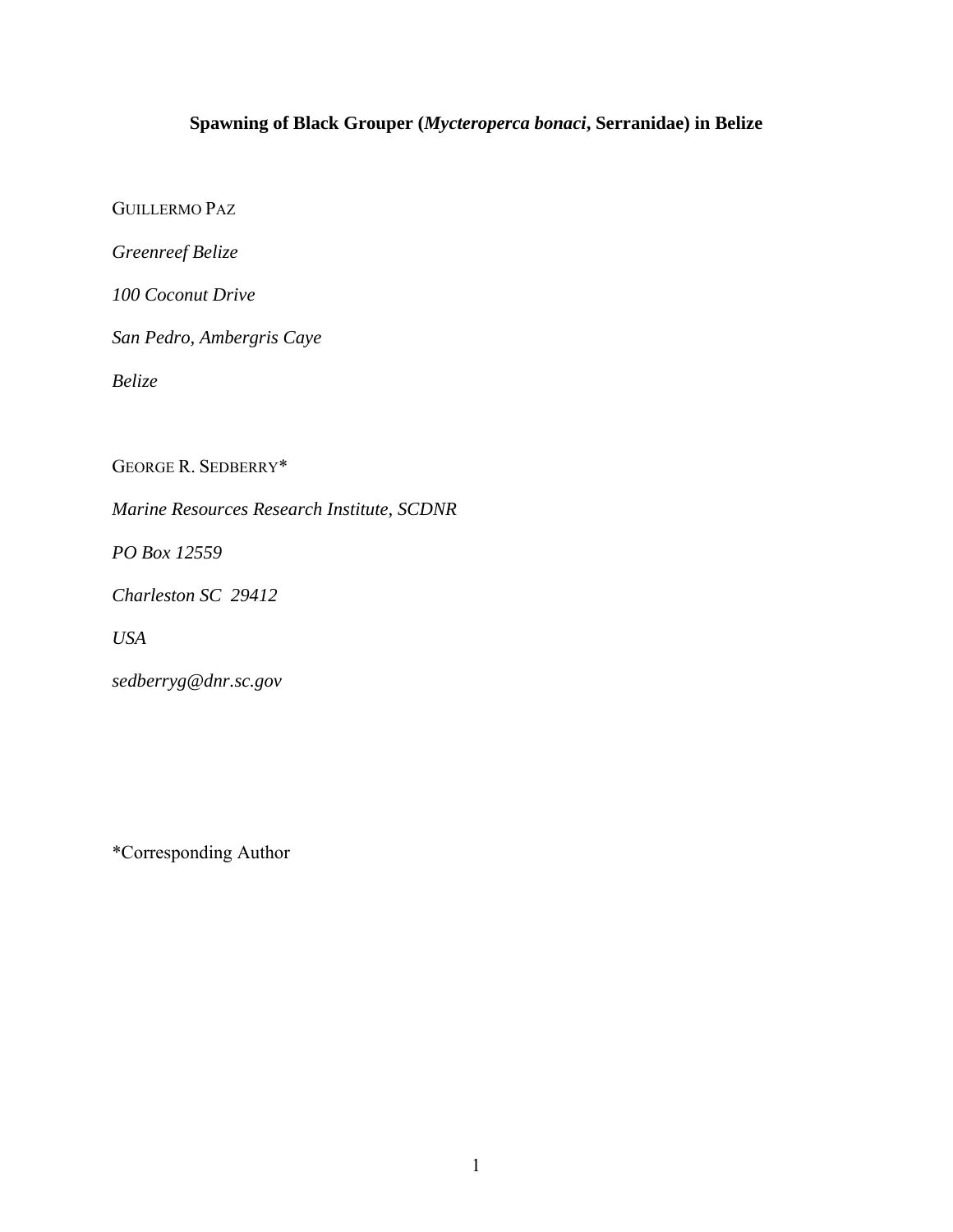ABSTRACT.--Black grouper (*Mycteroperca bonaci*) is a protogynous serranid that spawns in late winter (peak in February-March). In Belize, black grouper form many small aggregations as spawning approaches. Spawning occurs in pairs that rush upward in the water column at dusk, spawn, and then rejoin the aggregation. During spawning, male exhibit a white-head phase, and spawn with dark-phase females. Blotched and light phases are also exhibited at all times of the year. Spawning occurs from the full moon to a few days after the new moon, and occurs along a variety of reef formations, including elbows, promontories and linear shelf-edge reef. The behavior of black grouper has made it less vulnerable to fisheries in Belize, but it has been overfished in other parts of its range, and additional protection of spawners and habitats of juveniles is needed.

KEYWORDS.--spawning aggregation, behavior, Epinephelinae, western Caribbean

#### **INTRODUCTION**

 It has been well-documented that many coral reef fishes spawn in aggregations of different types (Domeier and Colin 1997), and that groupers (Serranidae, Epinephelinae) are noted aggregations spawners. Some grouper spawning aggregations are composed of large numbers of fish (>1000), and are very time- and site-specific. Often, spawning occurs during very narrow temporal windows, and represents all of the annual reproductive output for those species. Often, these spawning events are cued by, or associated with, particular lunar, tidal or seasonal phenomena that are easily observed by fishers. They may also occur at reef features, such as promontories (Carter et al. 1994; Heyman et al. 2001; Graham and Castellanos 2005), that historically have been easy to locate using even crude bathymetric maps, and which are very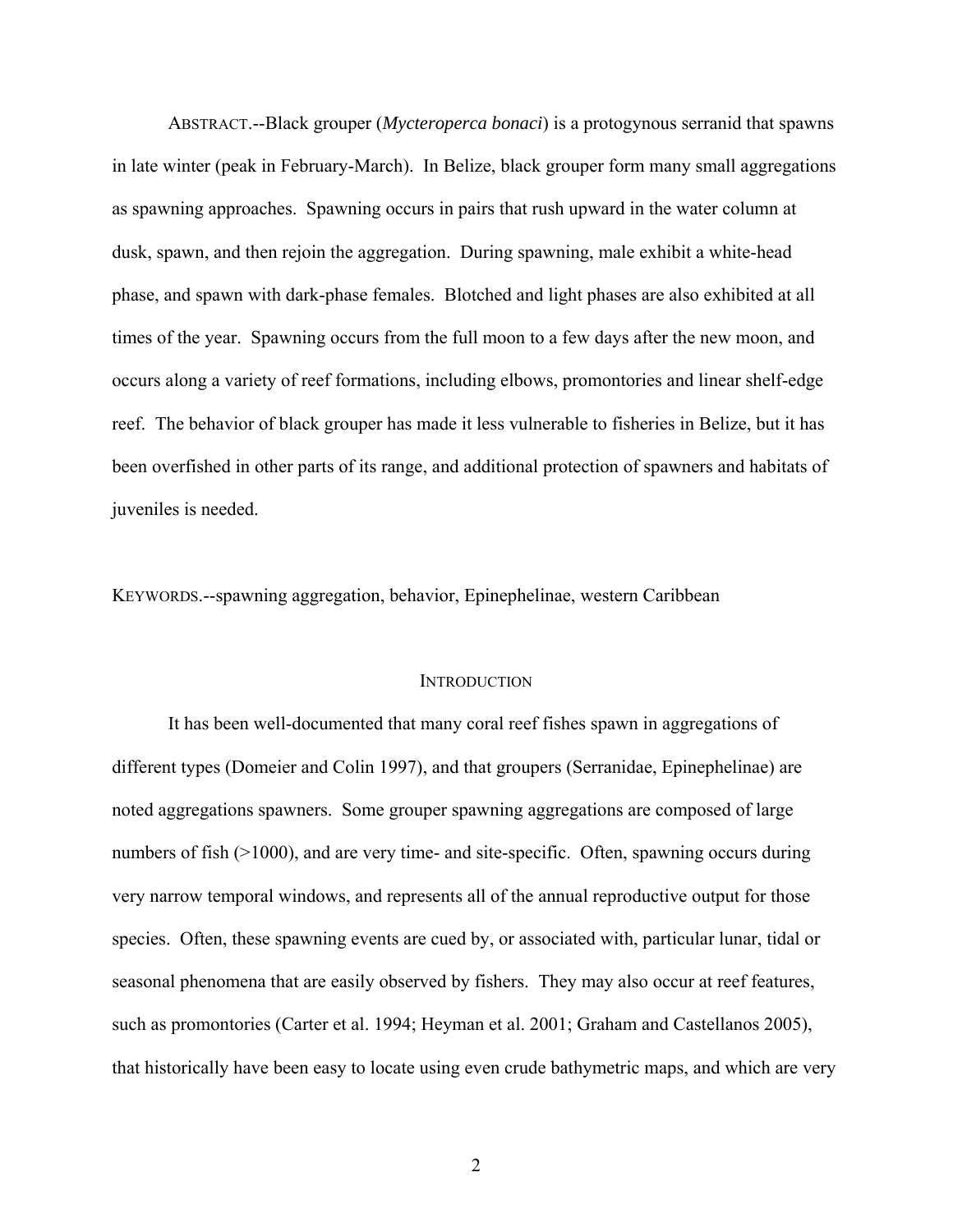easy to locate now with newer technology. Because they are so predictable in time and space, this type of aggregation has historically been targeted by fisherman; many species that spawn in this manner (e.g., Nassau grouper, *Epinephelus striatus,* and red hind, *E. guttatus*) are overfished and in decline (Carter et al. 1994; Beets and Friedlander 1999; Coleman et al. 2000). Other modes of aggregation spawning (Domeier and Colin 1997) may not make the fish as vulnerable, particularly if spawning is spread out temporally and spatially (Morris et al. 2000) or is cued by, or associated with, factors that are not easily observed or predicted by fishers. Knowledge regarding the reproductive mode of exploited fishes is therefore, quite important for determining management of aggregations and other life history phases, as fishing on aggregations can alter sex ratios, reproductive behavior and population size, and result in spawning failure.

Some groupers and other reef fishes spawn in small sub-groups or in male-female pairs within a large spawning aggregation; alternatively, spawning may occur simultaneously among many individuals in a spawning rush. Pair or harem spawning within larger groups subjects the individual pairs or harems to the fishing vulnerability of the large group, if the timing and location of the larger aggregation can be predicted. However, groupers and other reef fishes that spawn in smaller scattered groups or pairs, or which spawn throughout the year, may be less subject to fishing pressure. Grouper species that are broadly distributed are at lower risk of extinction (Morris et al. 2000); likewise, species that have numerous widely-scattered spawning sites may be less vulnerable than those with narrow spawning ranges, when spawning sites are targeted by fishers. In managing reef fishes that are targeted during spawning, we need to first understand their spawning behavior and locations (Morris et al. 2000), in addition to determining season, size and age at spawning, and fecundity.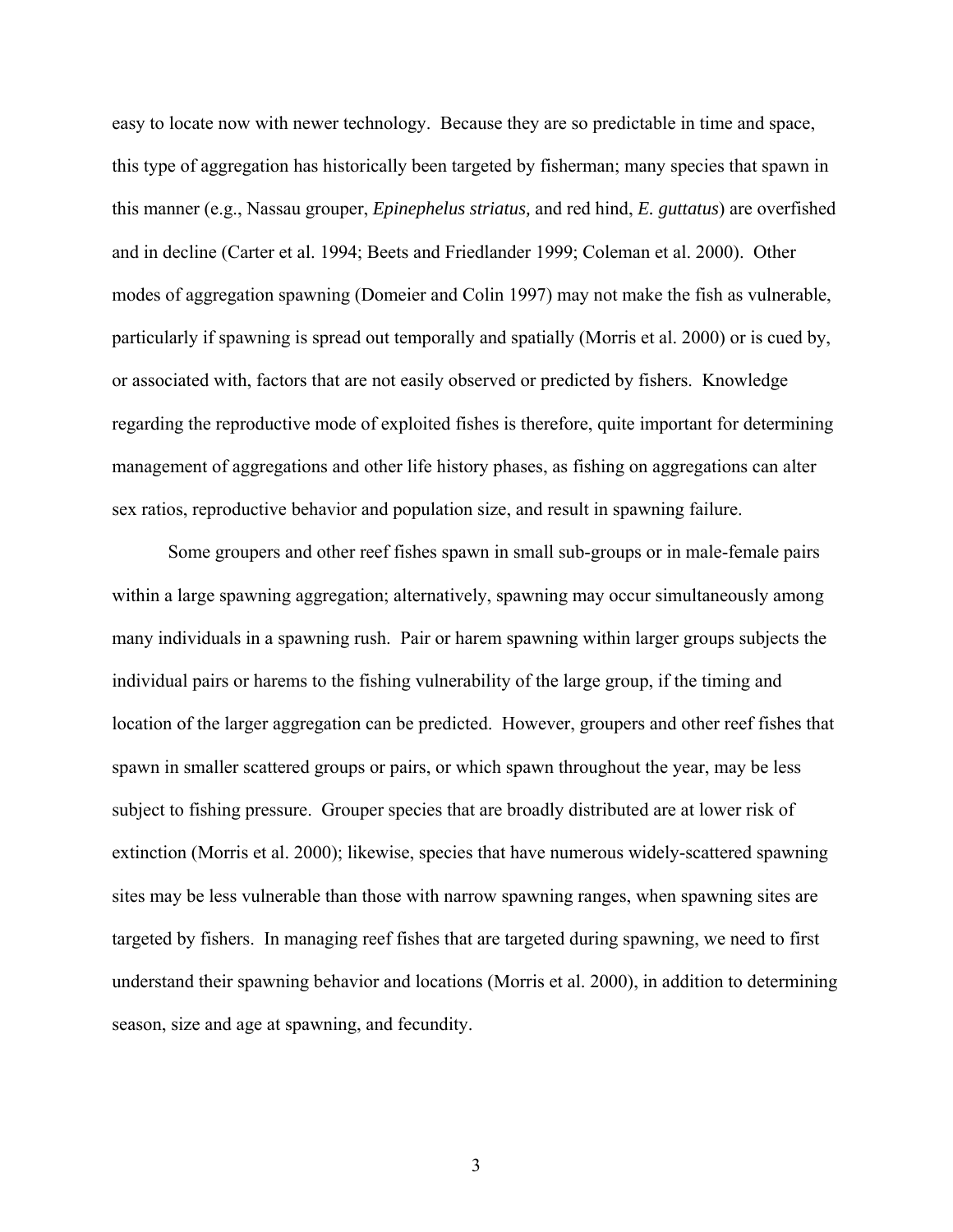The black grouper like many other epinephelines, is protogynous and has a fairly restricted spawning season (Crabtree and Bullock 1998). By an average age of 5.2 years and 826 mm TL, 50% of female black grouper are mature; by age 15.5 and 1214 mm TL, 50% of females have transformed into males. Black grouper can be found in a state of sexual maturity yearround, but spawning peaks from December to March on Campeche Bank off the northern Yucatan (Brulé et al. 2003) and in Florida (Crabtree and Bullock 1998). Spawning season and location for black grouper in Belize have not been documented.

Crabtree and Bullock (1998) could not determine if black grouper formed spawning aggregations in Florida, and Eklund et al. (2000) observed an aggregation that formed in the Florida Keys during peak spawning months, but they did not report spawning activity or courtship coloration and behavior. It has been thought that black grouper form transient spawning aggregations, drawing individuals from a large area to spawn during a few weeks, representing the total annual reproductive output for the year, but this has not been documented (Domeier and Colin 1997). It has also not been determined if black grouper select particular reef features, such as promontories, as has been demonstrated for some other reef fishes (Carter et al. 1994; Carter and Perrine 1994; Graham and Castellanos 2005).

 Black grouper is an important fishery species throughout its range. In the United States, black grouper are considered overfished and undergoing overfishing in the Atlantic, but not in Gulf of Mexico and U.S. Caribbean (NMFS 2006). In Belize, black grouper is targeted by spear and handline fishermen, but ranks behind red hind, Nassau grouper and tiger grouper (*M. tigris*) in the landings, and is reported only among "mixed groupers" or "scalefish" (Belize Fishery Statistics 1994). Black grouper have historically been fished during their peak spawning season in Belize, by fishermen who target spawning aggregations of Nassau grouper in December and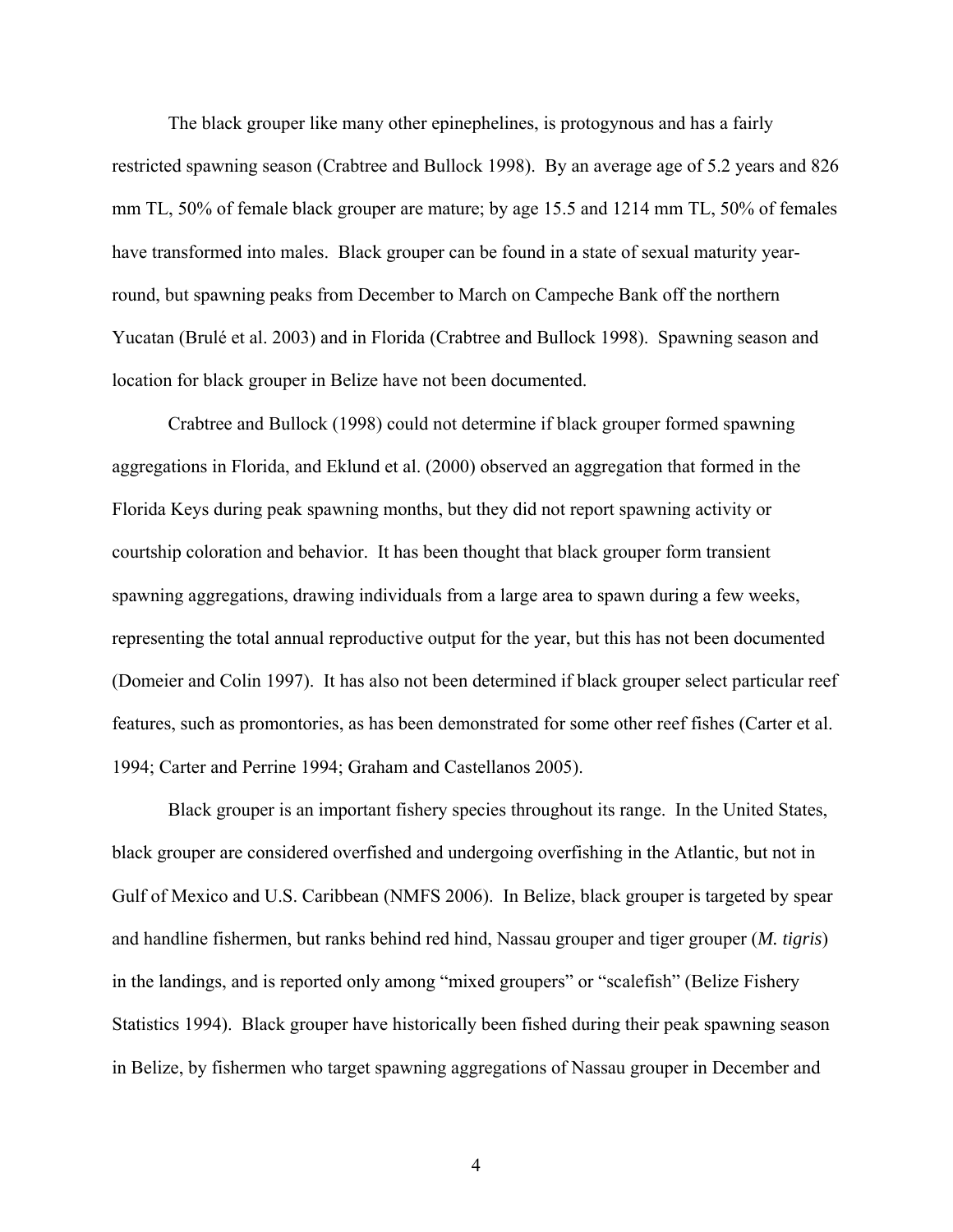January. Some fishermen remain on the grouper spawning banks after the peak season for Nassau grouper, and catch black grouper that use the same sites, and perhaps others, appearing in moderate numbers in February and March.

Although the status of black grouper in Belize has not been determined, the species is listed as Vulnerable by IUCN, and is considered to be in decline throughout its range due to loss of mangrove and reef habitat. This loss and continued overfishing (e.g. NMFS 2006) is predicted to result in additional decline (Morris et al. 2000)

 The purpose of this paper is to document spawning locations, spawning habitat features, and spawning seasons for black grouper in Belize; to describe the observed spawning behavior and aggregation; and to evaluate management measures for black grouper in light of its spawning behavior, in order to sustain fisheries for this species in Belize. Because of the historical fishing efforts on reef fish spawning aggregations in Belize, and recent efforts to manage the fishery and restore grouper stocks by closure of known spawning sites for Nassau grouper (Gibson et al. 2004), this documentation is needed to determine the value of existing spawning closures, and to determine the need for additional management. Large predictable aggregations can be easily managed by time/area closures, but species that form smaller, scattered aggregations present additional management difficulties.

## MATERIALS AND METHODS

Our objective was to document spawning locations and behavior for black grouper in Belize, by observing black grouper at as many reported aggregation sites as possible, primarily during the months of peak spawning. We did not randomly choose sites or times to sample, and chose times and locations based on reports from fishermen and divers. We used reports from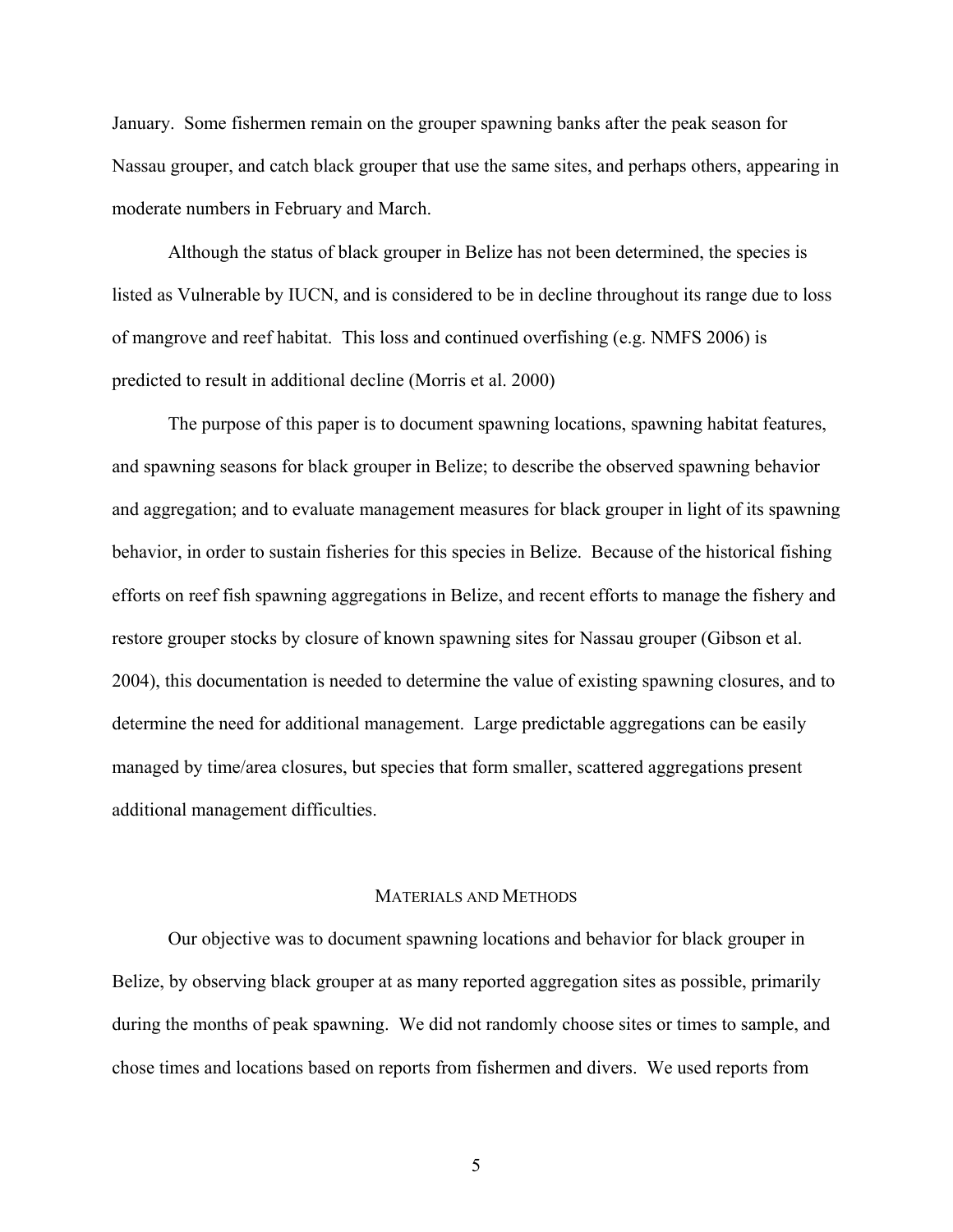commercial fishermen, dive shop operators, data archived by the Belize Fisheries Department and our own diving and fishing experience to determine reported and potential aggregation or spawning sites for black grouper. Each site was visited during the peak spawning months (December to March) and at other times of the year from 2001-2003 and 2005-2006, to confirm the presence of black grouper. At each reported site where we observed black grouper, we used survey teams with underwater cameras and logbooks to record location, depth, water temperature, a visual estimate of number of individuals (for most sites), observations of color phase, and behavior. Color phases included blotched, light, dark and white head (see Results for explanation).

To estimate abundance, divers descended to the site and looked for black groupers. Unlike some *Epinephelus* species, black grouper are not strictly substrate-oriented, but are very mobile and often move off the reef into the water column, or out into open water at reef dropoffs at the edge of insular or continental shelves. In Belize as in other places (Eklund et al. 2000), they are also wary of divers and will swim away if approached. For this reason, standard visual count methods such as transects and point counts that provide quantitative estimates of areal abundance do not work. In order to enumerate black groupers, divers had to estimate abundance as the observers approached the bottom, or as the fish swam away from the divers. Black grouper swam away from the divers as a group, and could be more easily counted as they hovered in the water column off the edge of the dropoff, or above reef formations. Divers also estimated relative abundance of different color phases in aggregations where spawning was observed. Sex was determined by estimated size, the occurrence of fish with swollen abdomens (ripe females) and associated color phases. The sex of observed color phases was confirmed by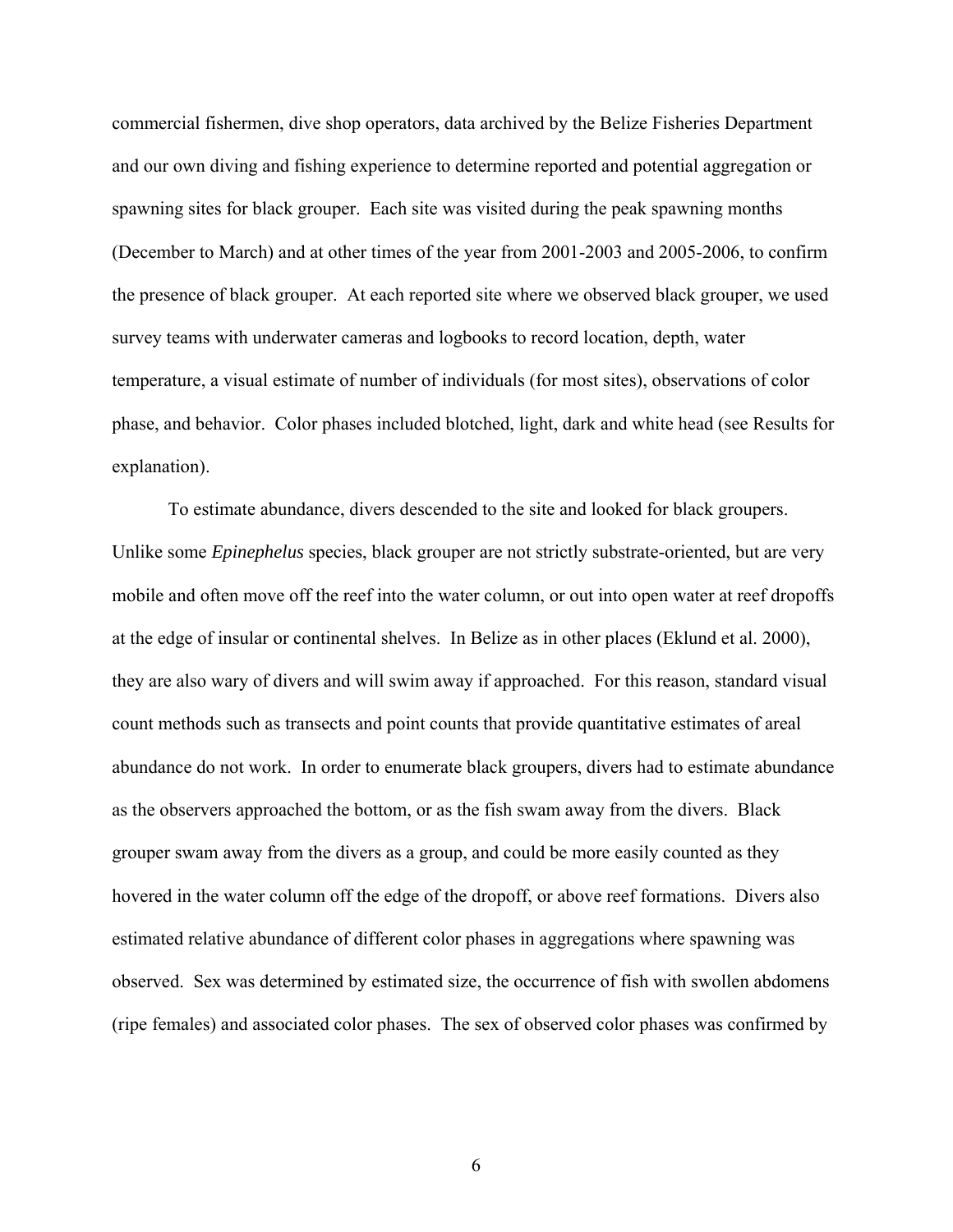spearing selected fish for dissection and macroscopic examination of the gonads. Water temperature, depth, time of day, lunar phase and habitat features were also recorded.

## RESULTS AND DISCUSSION

We compiled a list of 28 potential sites where black grouper had been caught or observed (Table 1). In addition, we observed black grouper at two additional sites (Rugged Caye and Phillips Long Caye). Black grouper were observed at eight sites along the barrier reef and on all three atolls (16 sites) of Belize (Fig. 1, Table1). All sites where black grouper were observed were on the outer forereef in high-relief deep spur-and-groove or buttress formations, or along the outer reef ridge at the dropoff [see Burke (1982) and Rützler and Macintyre (1982) for detailed descriptions of these habitats]. Reef sites consisted of high-relief (10 m) coral and coralrock spurs, with deep-cut sand channels, or low-relief coral rock with dense gorgonian growth. Bottom temperatures ranged from 24 to 27°C where black grouper were observed; depths ranged from 12 to 52 m.

Most black grouper were observed during the months of spawning (December to March), especially in January and February (Fig. 2), and were most densely aggregated in late afternoon, just before dusk. Observations were made around all moon phases (except for the day of new moon), and black grouper were more abundant between the full and last quarter moon (Fig. 2). Black groupers were generally solitary during most months of the year, but they were more aggregated during the known spawning months (December to March). As far as we know, all reproductive activity occurs in these aggregations. Aggregations were made up of small groups ranging in size from 25 individuals to about 200 (a few larger), and have been observed and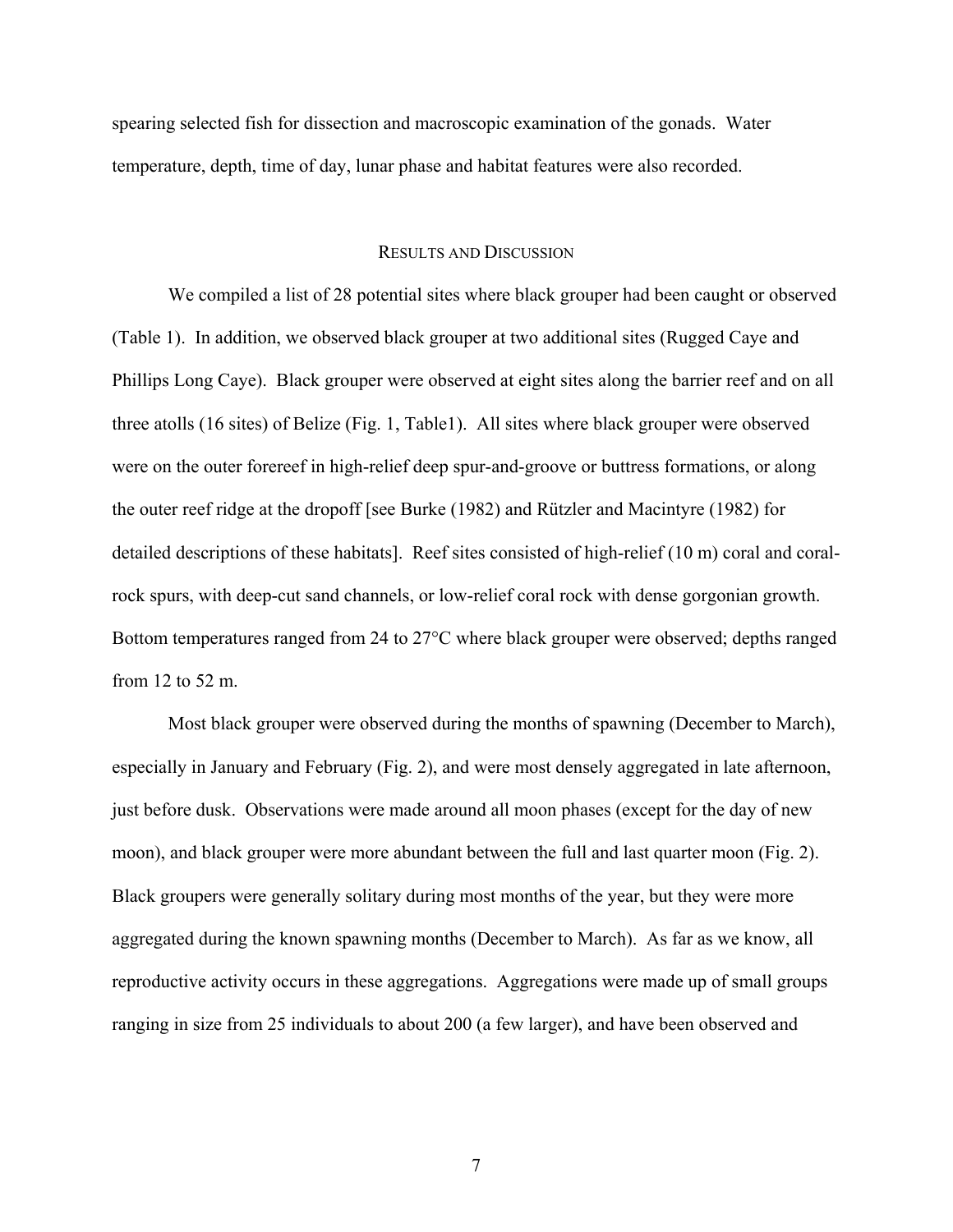fished at some of these well-known locations for 50 years or more. These aggregations (observations with more than one black grouper) formed at depths between 20 and 45 m.

Color phases that were observed all months of the year in both sexes included blotched, which was a mottled dark-on-light pattern of blotches with imbedded coppery spots (Fig. 3B). At least two of the large blotches are shaped like lipstick kisses. The blotched pattern could be dark brown to reddish brown on a much lighter background. A light phase also occurred during all months in both sexes and was characterized by lighter blotches that were faded, on a background color that was very light (Fig. 3B). Dark-phase fish of both sexes were also found at all times of the year; the fish was uniformly dark, or very dark with the blotched pattern barely visible (Fig. 3C). A white-head phase was seen only in males during the months of peak spawning (Fig. 3D). The white-head phase also had a white bar on the caudal fin that contrasted sharply with the dark edge of the fin. A dark area in the membranous portions of all paired and vertical fins contrasted with an adjacent light area, but this was particularly obvious on the caudal fin.

Examination of gonad samples taken from examples of each color phase indicated that blotched, light and dark phases could be either male or female. Light and dark phases were observed only in larger fish, but fish of this same size could also be blotched. The white-head phase was observed only in mature males with ripe gonads, during the peak spawning months of February and March. White-head phase males were often observed hovering vertically in the water column, and flashing their white heads and tails by exaggerated but slow undulations of the body.

Crabtree and Bullock (1998) examined gonad condition and color variation in portsampled black grouper from Florida, which had been dead and on ice for several hours to days.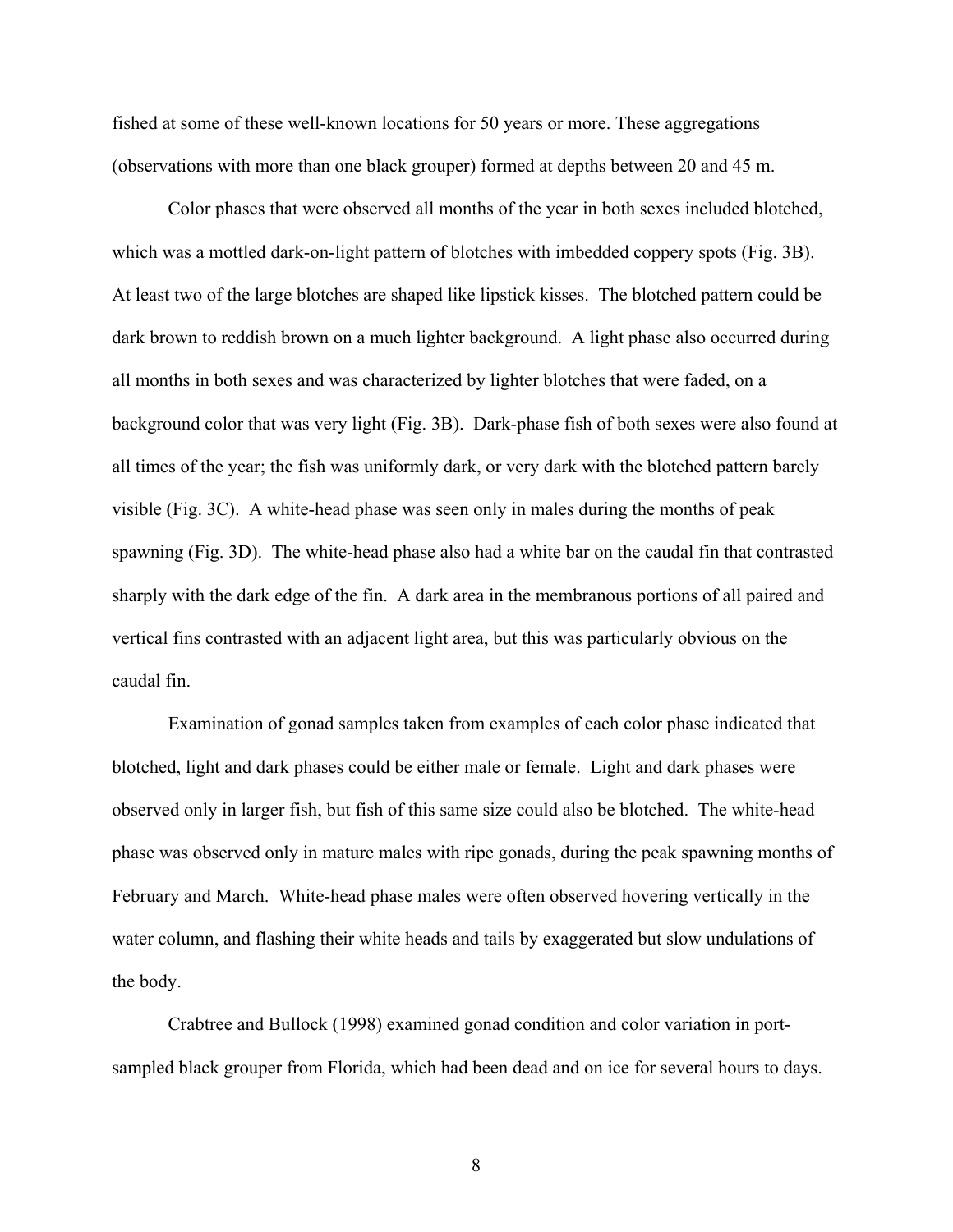They also noted the jet-black fin pigmentation in male black grouper as we observed, and they found this character to be the only useful color indication of male sex in dead black grouper.

In Belize, black groupers have historically aggregated around the full moons in November through April, although spawning comes after the last quarter moon. During spawning, we often observed color changes and courting behavior from the full moon up through the 2-3 days following the last quarter moon. Color patterns associated with actual spawning (see below) intensified during this period. Individual fish exhibited one or more of the four different color phases during courtship and spawning. There were intergradations of the four patterns and swift changes between patterns were observed in individual fish; however as spawning approached following the last quarter of the moon, the color patterns were intense and well-defined, with few intergradations.

The blotch color phase was seen among aggregating fish on the morning of the spawning event. The white-head phase occurred only in males and was found mainly in the late afternoon, with most males (i.e. the largest fish in the aggregation) becoming white-head by sunset, when spawning took place. In this phase, the head and the posterior region of the body became white. In the light phase, seen among presumed females with bulging abdomens (which were most likely full of eggs), the normal blotched color pattern changed such that the head and body were noticeably white, while the caudal, pectoral, anal and dorsal fins remained dark brown to black. The final pattern, the dark phase, was found in courting and spawning fish. Both males and females exhibited the dark color phase. The body and fins became dark brown with the blotch pattern totally invisible. The males were the larger fish and would change from the dark phase to the white-head phase and back. White-head males pursued females, but changed to dark phase if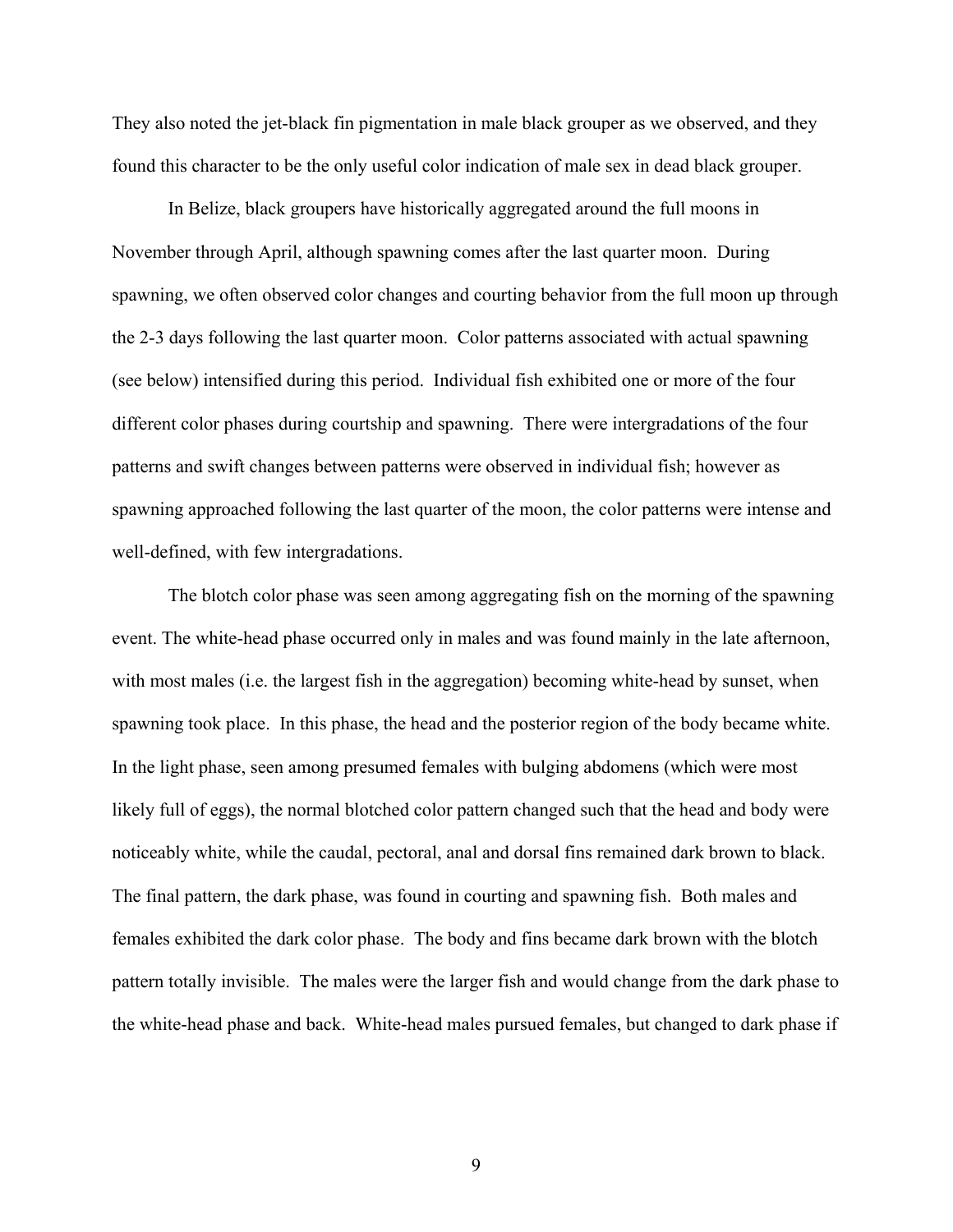ignored by females. The females were the smaller fish and were mostly in the dark phase; however some of the females were in the light phase or blotched phase.

Courtship behavior was often observed between the full and last quarter moon, from December to March. The head of a male would turn white while the rest of the body would be dark brown, and the male in white-head phase would slowly approach a dark-phase female from the rear and inspect or nudge her vent area at the posterior of the abdomen. If the female was not receptive or ready to spawn, the male sometimes swam away. Most of the time, however, the male was persistent and would continue to follow the female in close proximity, apparently trying to spawn with her. Closer to the last quarter of the moon, another type of courtship behavior was observed. At these later phases of the lunar cycle, a male in white-head phase would approach a female who was either hovering off the bottom or slowly rising in the water column. The male would position himself next to her, and the couple would then swim up in the water column together for 3-5 m before the female swam off. Both courtship behaviors were observed primarily in the late afternoon.

 Spawning occurred at dusk. Towards the late afternoon aggregated males (15-20 individuals) moved off the dropoff at the shelf edge into the water column, and an increasing number exhibited the white-head phase in the aggregation. The females were usually at the edge of the dropoff in late afternoon. Shortly before spawning they moved into deeper water off the edge as a group (about 45-60) and joined the males off the edge of the dropoff. At this time all individuals in the aggregation were either dark (both sexes) or white-head (all males). A male in white-head phase would approach a female and position himself parallel to her. The couple would then do a quick vertical swim for 3-7 m in the water column, followed by a rapid shaking of their bodies and the release of eggs and sperm. This was followed by a quick return of the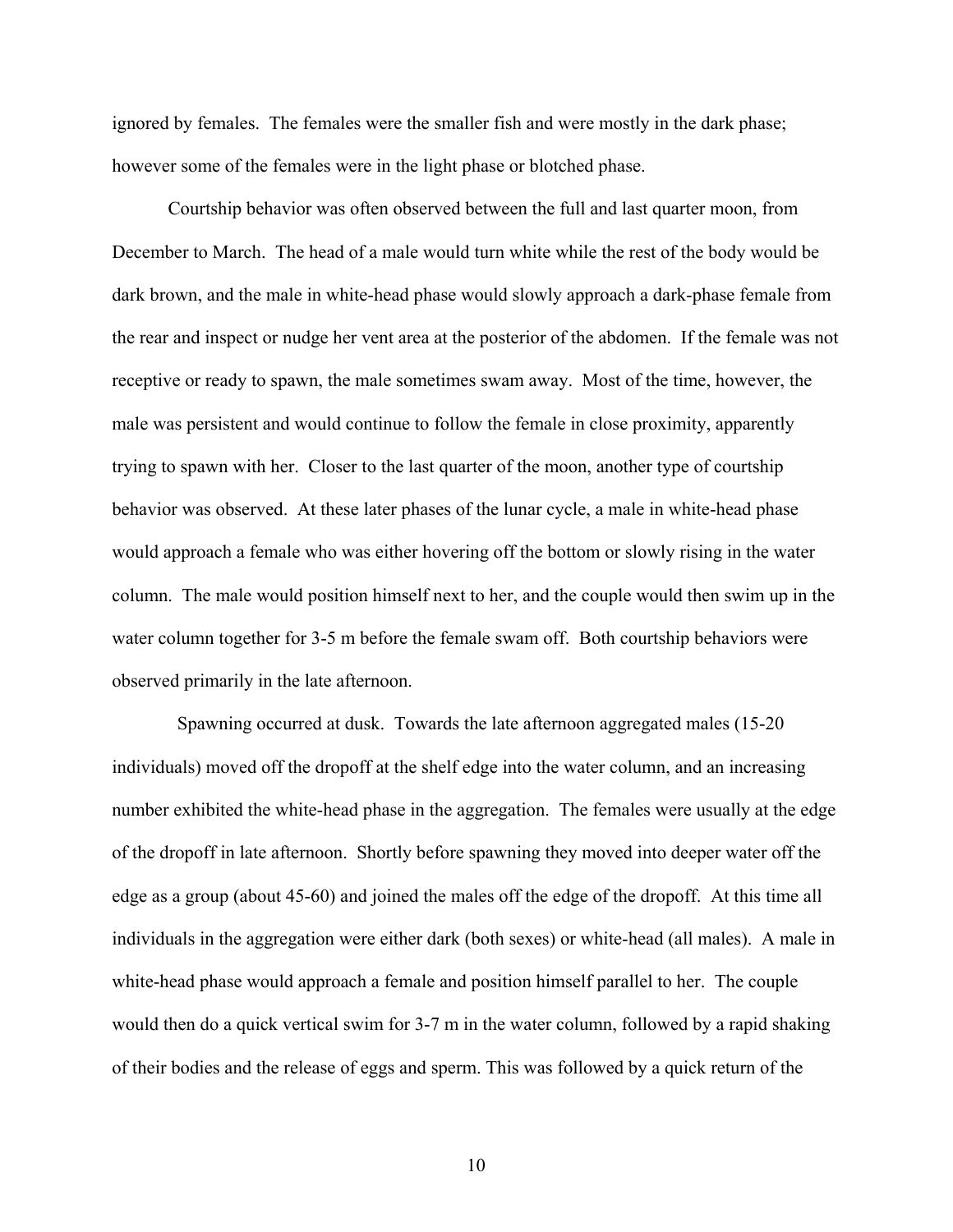couple to the rest of the fish milling in a loose aggregation below in the water column. The overall sex ratio observed in the spawning aggregation was one male for every 3-4 females. These aggregations could be as large as 200 total fish, occasionally to 375.

Spawning sites ranged in overall morphology from acute angular reef elbows (e.g., Caye Bokel at Turneffe Islands atoll), to obtuse angular promontories (e.g., Caye Glory on the barrier reef) extending out from the main reef axis, to rounded bulges in the reef (e.g., Dog Flea Caye at Turneffe Islands atoll), to nearly straight stretches of shelf-edge reef such as Sandbar at Hol Chan and Robinson at Ambergris Caye (Fig. 1). Black grouper were observed spawning off the shelf edge just to the north of angular (120°; e.g., Rope Walk Caye at Turneffe Islands atoll) or blunt (rounded) promontories (such as Rocky Point on the barrier reef). The promontories faced seaward (eastward on the barrier reef and east face of atolls; westward on the west face of atolls). Black grouper were also observed spawning at elbows, sharp (<90°) bends in the reef around the southern margin of the atolls (e.g., Caye Bokel at Turneffe Islands atoll, Half Moon Caye at Lighthouse Reef atoll). From our observations, there was no particular reef morphology that was favored by black grouper for spawning. Although promontories have been noted as being particularly important spawning sites for other groupers (Carter et al. 1994; Carter and Perrine; Graham and Castellanos 2005), black grouper are apparently less selective in their spawning locations.

 The spawning strategy of black grouper appears to be to spawn in small aggregations (<200 fish) at many sites along the coast of Belize and on the offshore atolls. Compared to other groupers, black grouper are less vulnerable to fishing, in that they do not form huge (e.g., tens of thousands of individuals for Nassau grouper) aggregations that are few in number and at very specific times and places (Morris et al. 2000). Black grouper spawn at all nine known Nassau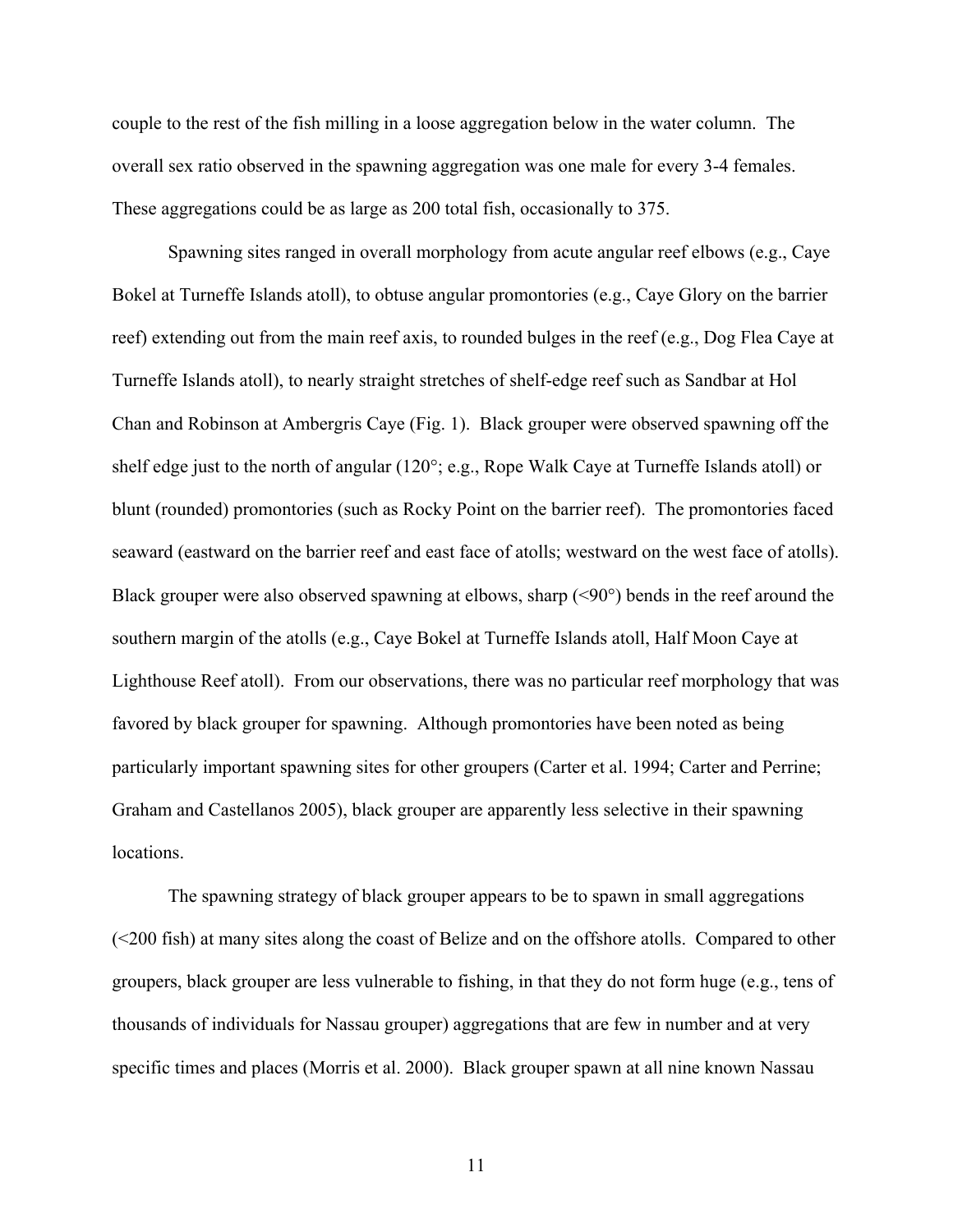grouper spawning sites in Belize, although Nassau grouper no longer spawn at some of these sites. For these nine sites, six are still active Nassau grouper spawning sites. Three have disappeared and only two had more than 150 fish in a recent census (Carter and Morrow 1991; Sadovy and Eklund 1999; Sala et al. 2001). Black grouper spawn at many additional sites. Black grouper do not seem to be as tied to the northeast facing promontories on the reefs of Belize that are preferred by Nassau grouper (Carter et al. 1994).

 Black grouper have historically been caught by spear and handline fisherman who target Nassau grouper aggregations in December and January, but the aggregations of black grouper appear to peak in abundance in February and March at Nassau grouper sites and other black grouper spawning locations. Most Nassau grouper fishermen today and historically leave the Nassau grouper spawning banks after January, but a few fishermen remain on to catch smaller numbers (much fewer than Nassau grouper) of black grouper. This apparently has afforded some protection to black grouper, whose populations in Belize appear to be in much better condition than those of Nassau grouper. Black grouper have also received some protection as a result of the seasonal (e.g., Glovers Reef) and year-round (Lighthouse Reef) fishery closure of the Nassau grouper spawning banks.

Unlike the Nassau grouper, however, the black grouper is protogynous as a normal reproductive mode. Protogynous groupers of the genus *Mycteroperca* face additional vulnerability in fisheries, because the largest individuals, which are all males, are selectively targeted because they are easier to spear, take a baited hook more aggressively than smaller individuals, or are more highly desired in recreational or commercial fisheries (Gilmore and Jones 1992; Coleman et al. 1996; McGovern et al. 1998). This size-selection makes protogynous groupers particularly vulnerable to fishing, and in species such as black grouper, with relatively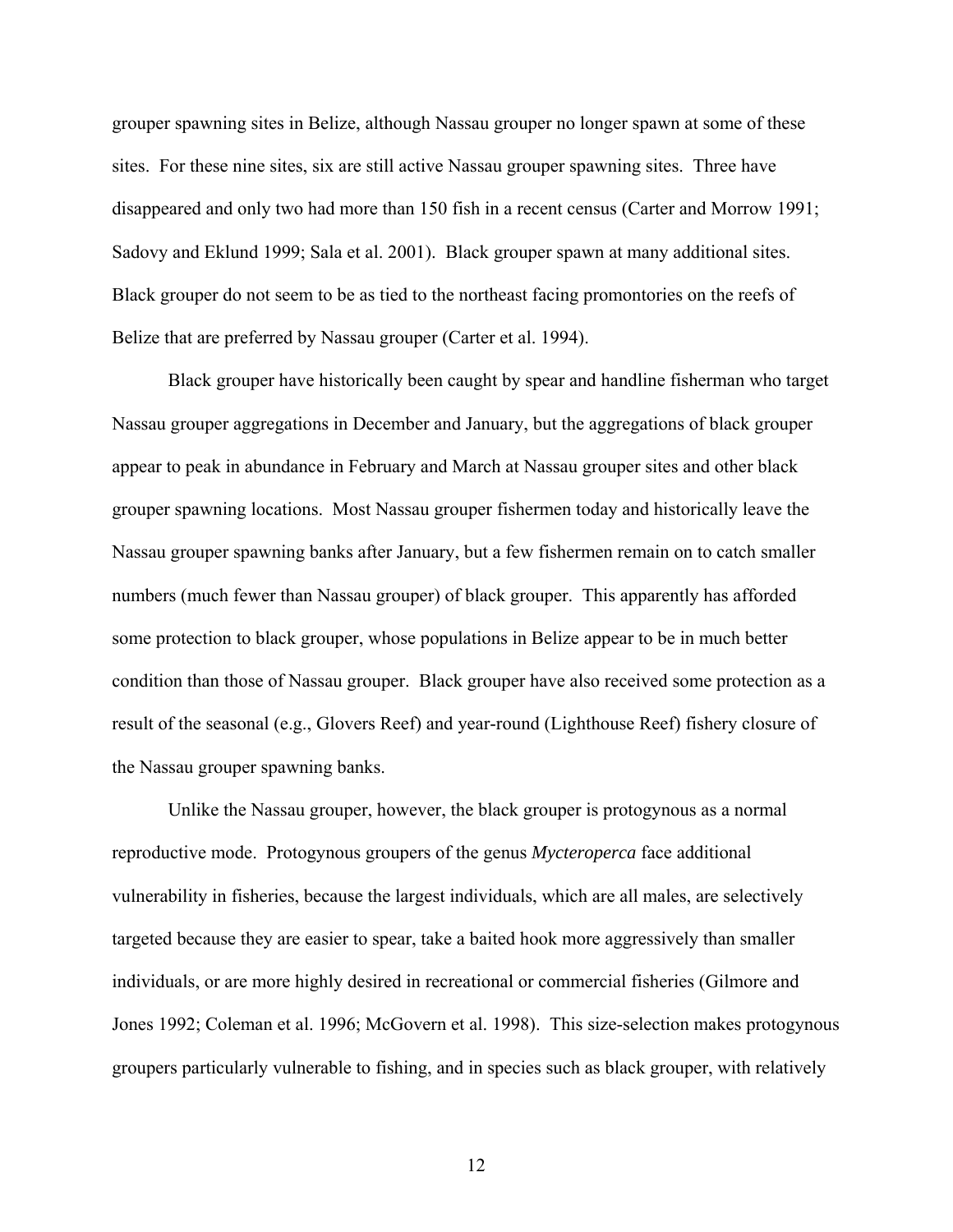small aggregation size (relative to Nassau grouper), selective fishing on males can make the population particularly susceptible to sperm limitation (Alonzo and Mangel 2004). Alonzo and Mangel (2004) modeled three cases to determine the effects of spawning aggregation size on stock dynamics of protogynous fish, using the following simulations: 1) the entire population mates at one site (one mating site with up to 1000 individuals); 2) a few large mating groups exist (10 sites with a maximum of 100 individuals per site); and 3) many small mating aggregations exist (20 mating sites with a maximum of 50 individuals per site). Spawning black grouper in Belize represent the third option, which may result in increased effect of sperm limitation, if fishing effort remains constant or increases (Alonzo and Mangel 2004).

Black grouper form aggregations that are relatively small, which afford them some additional protection, although not as much as those groupers whose aggregations consist of fewer than 50 individuals (Morris et al. 2000). Because Belize has populations of other species of grouper, some of which (Nassau grouper, red hind) form larger aggregations than does black grouper, the black grouper population in Belize is in better condition than the population in, for example, the Florida Keys, where few species form large aggregations. Black grouper are not as severely overfished in Belize as are some other groupers that form more predictable, larger and fewer aggregations. Morris et al. (2000), based on their revised IUCN criteria, considered black grouper to be Vulnerable and in decline due to loss of habitat (mangrove for juveniles; coral reef for adults) throughout its range. Morris et al. (2000) also predicted additional future decline because of fishing and loss of habitat. Given the rate of coastal development that is occurring in Belize, we can expect additional loss of mangrove habitat that is important for juvenile black grouper.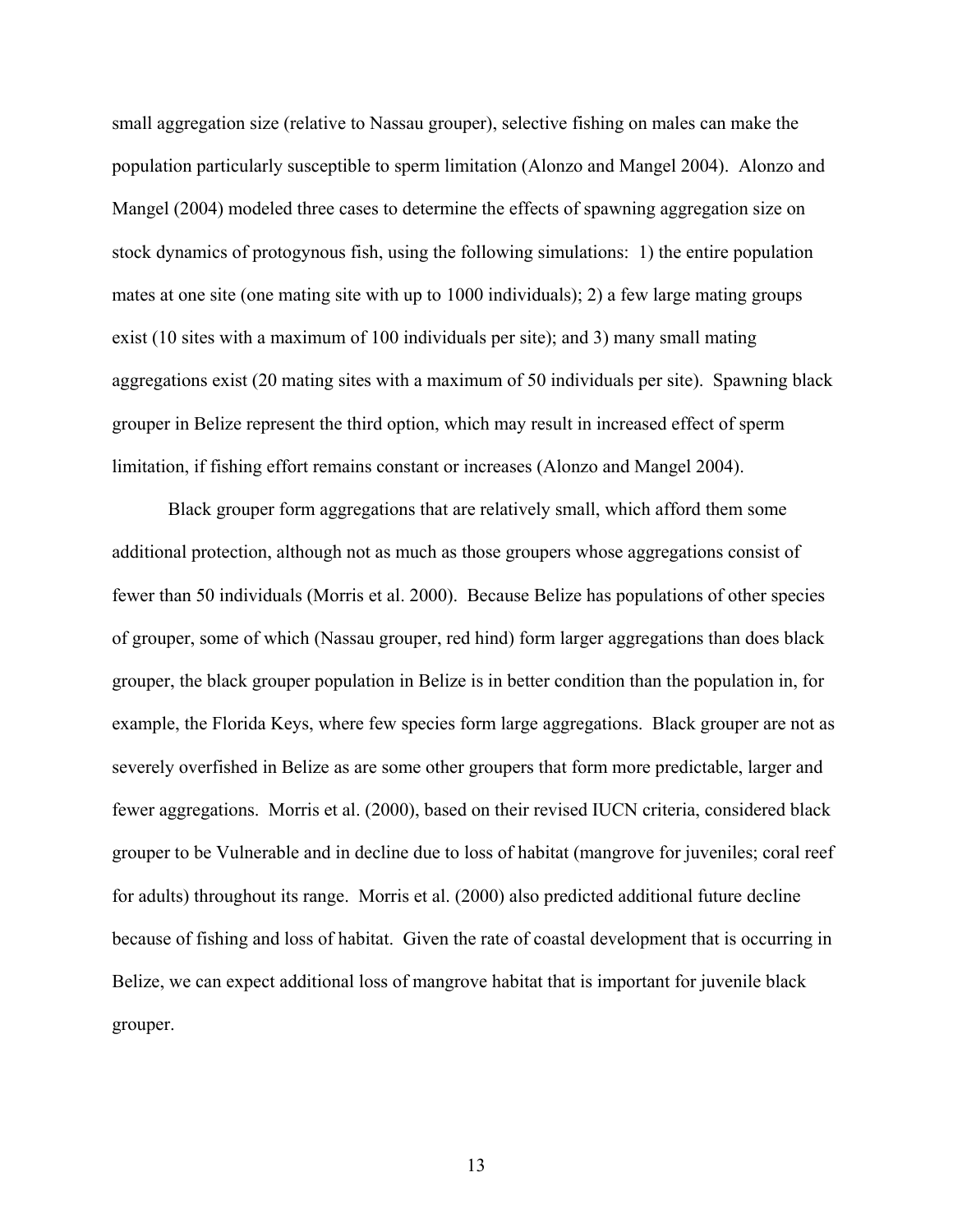About one-third of Nassau grouper spawning aggregations disappeared in Belize and the rest of the Caribbean due to overfishing, prior to 2001 (Sadovy and Eklund 1999; Sala et al. 2001); this pattern has been seen in other groupers as well, where fishing of aggregations results in local extirpation (Coleman et al. 1996). Most of these fished-out aggregations have not returned, even after fishing ceased as it became economically unfeasible and fishing on the spawning banks was abandoned (Sadovy and Eklund 1999; Sala et al. 2001). It is possible that some traditional black grouper spawning sites have also been fished to local extirpation, and that there may be some historically active sites that we missed because they have been fished out. It is also possible that some spawning sites for black grouper have not yet been discovered. Sala et al. (2001) determined that fishing of spawning aggregations of Nassau grouper became economically unfeasible and would be abandoned, if abundance in the aggregation fell below 48 fish. Black grouper are larger on average than Nassau grouper, so a slightly smaller number could support a fishery; however the fishery would need to catch almost every fish in most black grouper aggregations, or be supplemented with other groupers, as is the usual case.

 IUCN minimally weights spawning behavior when determining the status of grouper species, because spawning behavior for many species is poorly known (Morris et al. 2000). From what we have observed in Belize, black grouper spawn in numerous medium-sized aggregations, and are thus less vulnerable than species like Nassau grouper and goliath grouper (*E. itajara*) that form far fewer, but far larger, aggregations. Aggregation sizes are greater than those considered small (<50 individuals) by Morris et al. (2000), but are not nearly as large as those of the Endangered Nassau grouper. Even wide-ranging groupers like black grouper are vulnerable to threats as ranges are reduced by fishing, and because they reach large size, mature late, and are highly-desired fishery species (Morris et al. 2000).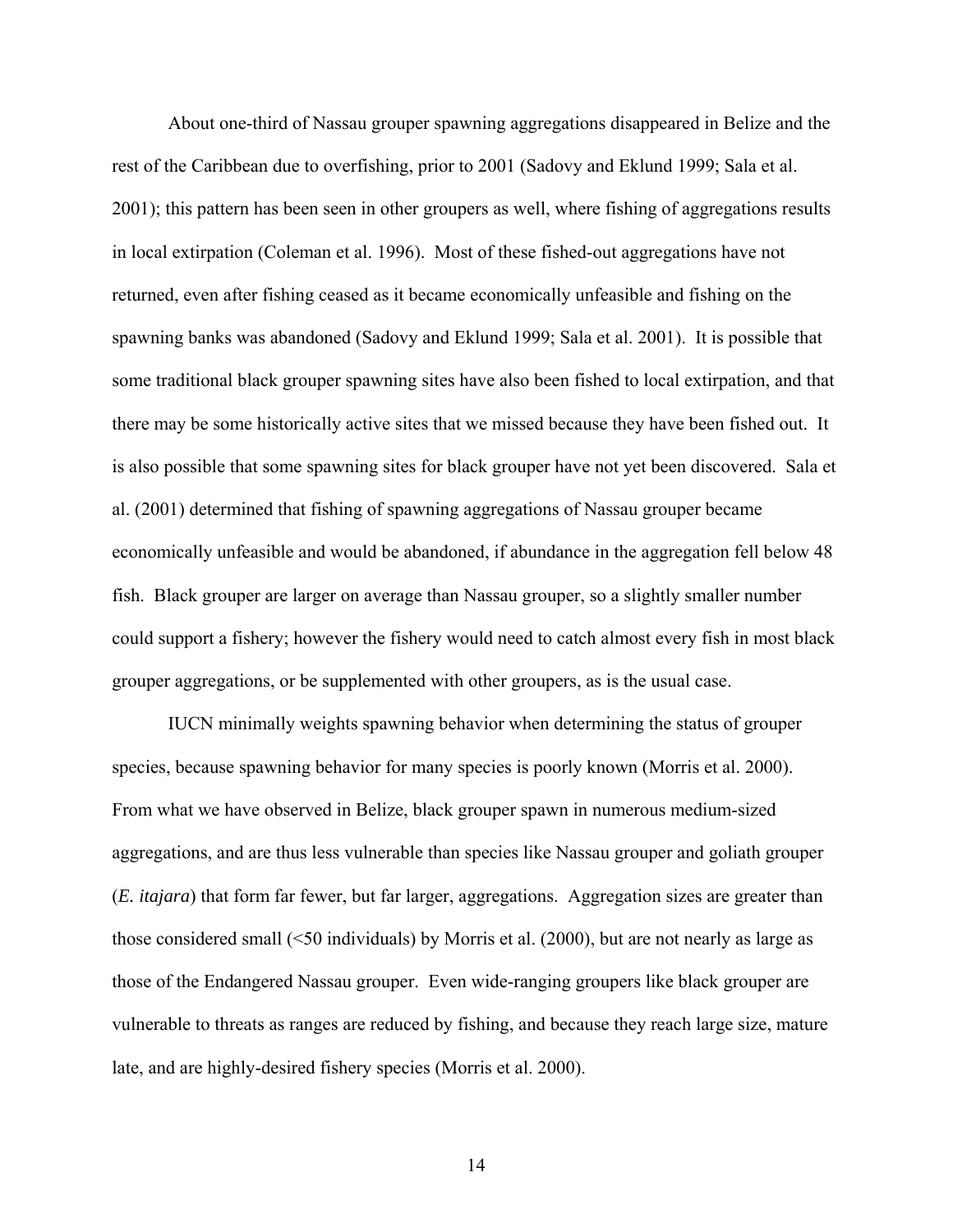Marine Protected Areas (MPAs) that include fishing restrictions have the potential to mitigate or reverse the effects of fishing, particularly on protogynous groupers that are especially susceptible to fishing, and which continue to be caught as bycatch when traditional size/bag limits and temporal closures are utilized (Morris et al. 2000; Alonzo and Mangel 2004). However, if MPAs re-distribute fishing effort to unprotected areas, the benefit of no-take MPAs to protogynous species decreases (Alonzo and Mangel 2004). The network of no-take marine reserves that exists in Belize serves to protect black grouper during their spawning aggregations, as many of the sites where we observed courtship and spawning are within existing marine reserves. Of the 22 sites where black grouper were observed courting and/or spawning, 16 are now in MPAs legislated as no-take spawning aggregation sites year round and three (Hol Chan on the barrier reef, Half Moon Caye at Lighthouse Reef atoll and Middle Caye at Glovers Reef atoll) are in Marine Reserves, Natural Monuments or other types of no-take MPAs. No-take MPAs are important in conserving stocks of protogynous fishes like black grouper, because they ensure that some males are not subject to fishing mortality. Black grouper do not form huge, well-known aggregations and, in Belize, they are wary of divers and avoid spear fishermen. However, near a sanctuary area in Florida, black grouper appear to be unwary of divers (Eklund et al. 2000), and sanctuary designation may effect diver-avoidance behavior in black grouper within and along the edges of sanctuaries. Black grouper are not as easily hooked or trapped as *Epinephelus* groupers. Because they are less easily speared and caught than some other groupers, black grouper populations in Belize are in good condition. Continued monitoring of catch and effort, visual census of population size and conservation of juvenile and adult habitats are needed to unsure the health of the stock. It is likely that additional unmapped spawning locations occur in Belize. Future work should include characterizing spawning locations with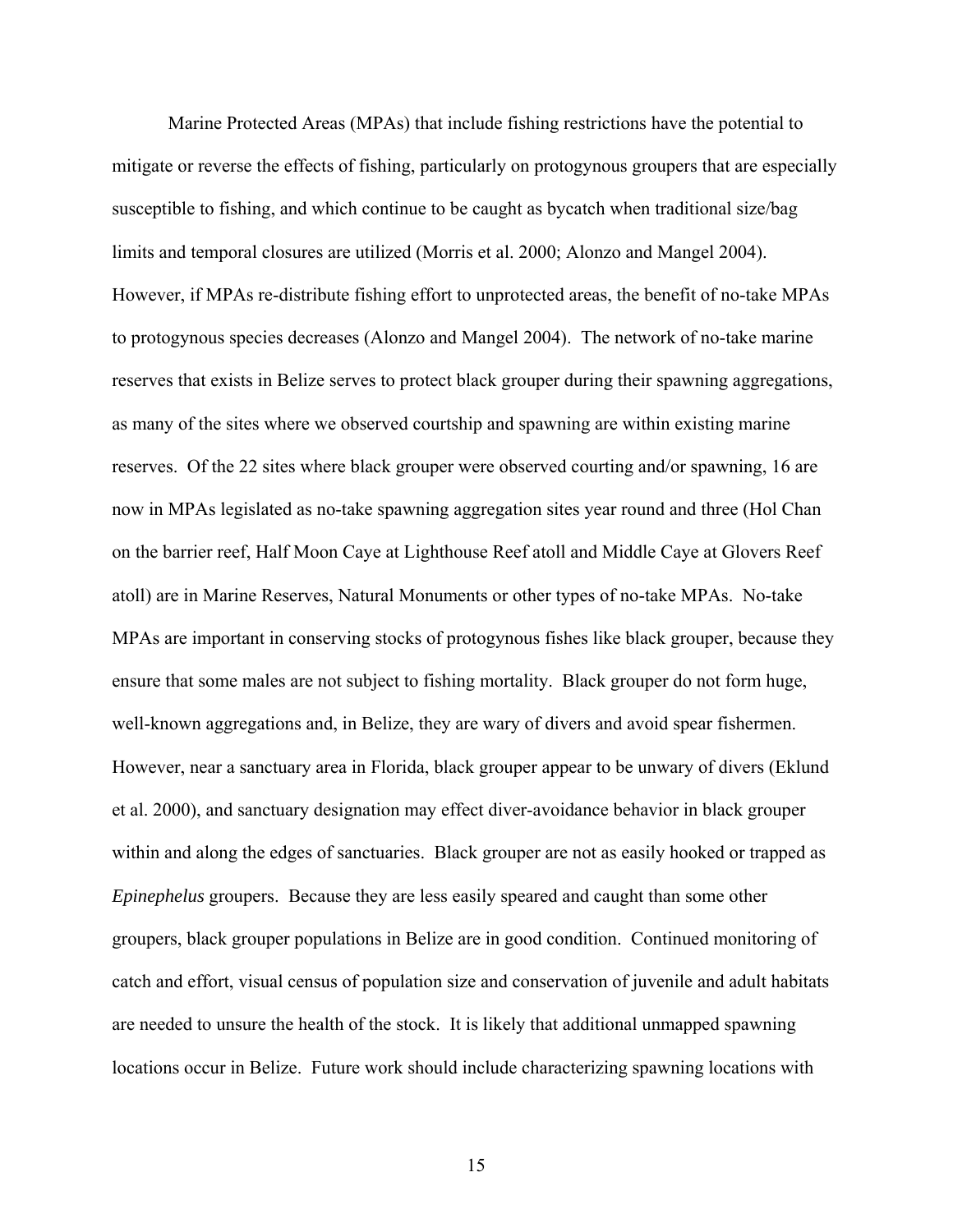rapid methods (such as multibeam or side scan sonar) that can be applied to survey the entire reef system of Belize, so that additional spawning sites might be located and incorporated into management plans.

*Acknowledgements.--*We thank all volunteer, Government of Belize, and NGO biologists who assisted in visual census of black groupers. This work was carried out under permits from the Belize Fisheries Department, and was funded with a grant from the National Oceanic and Atmospheric Administration, U.S. Department of Commerce (NA05NOS463148).

### LITERATURE CITED

- Alonzo, S.H. and M. Mangel. 2004. The effects of size-selective fisheries on the stock dynamics of and sperm limitation in sex-changing fish. *Fish. Bull* 102:1-13.
- Beets, J., and A. Friedlander. 1999. Evaluation of a conservation strategy: a spawning aggregation closure for red hind, *Epinephelus guttatus*, in the U.S. Virgin Islands. *Environ. Biol. Fishes* 55:91−98.
- Brulé, T., R. Ximena, T. Colás-Marrufo, Y. Hauyon and A.N. Tuz-Sulub. 2003. Reproduction in the protogynous black grouper *Mycteroperca bonaci* (Poey) from the southern Gulf of Mexico. *Fish. Bull.* 101:463-475 (2003).
- Burke, R.B. Reconnaissance study of the geomorphology and benthic communities of the outer barrier reef platform, Belize. *Smithsonian Contribution to Marine Science* 12:509-526.
- Carter, J. and G.J. Morrow. 1991. Preliminary fishery management plan for the Nassau grouper (*Epinephelus striatus*) fishery. Fisheries Management Report of the Belizean Grouper Fishery. Wildlife Conservation International and Belize Fisheries Department..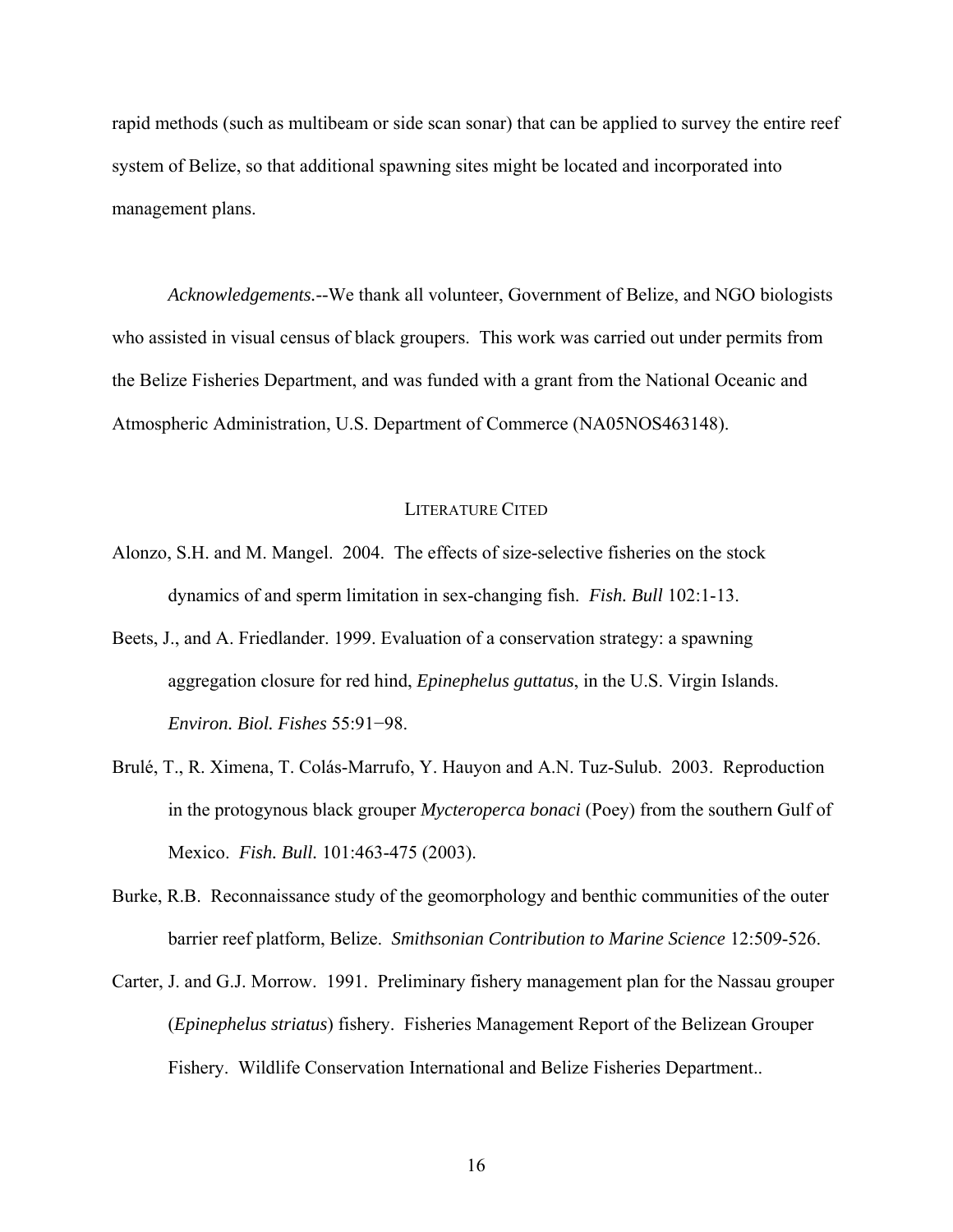- Carter, J., G.J. Marrow, and V. Pryor. 1994. Aspects of the ecology and reproduction of the Nassau grouper, *Epinephelus striatus*, off the coast of Belize, Central America. *Proc. Gulf Carib. Fish. Inst.* 43:65-111.
- Carter, J. and D. Perrine. 1994. A spawning aggregation of dog snapper, *Lutjanus jocu* (Pisces: Lutjanidae) in Belize, Central America. *Bull. Mar. Sci.* 55:228-234.
- Coleman, F.C., C.C. Koenig, and L.A. Collins. 1996. Reproductive styles of shallow-water groupers (Pisces: Serranidae) in the eastern Gulf of Mexico and the consequences of fishing spawning aggregations. *Env. Biol. Fish* 47:129-141.
- Coleman, F.C., C.C. Koenig, G.R Huntsman, J.A. Musick, A.M. Eklund, J.C. McGovern, R.W. Chapman, G.R. Sedberry, and C.B. Grimes. 2000. Long-lived reef fishes: the groupersnapper complex. *Fisheries* 25(3):14-20.
- Crabtree, R.E. and L.H. Bullock. 1998. Age, growth, and reproduction of black grouper, *Mycteroperca bonaci*, in Florida waters. *Fish. Bull.* 96:735-753.
- Domeier, M.L. and P.L. Colin. 1997. Tropical reef fish spawning aggregations: defined and reviewed. *Bull. Mar. Sci.* 60:698-726.
- Eklund, A.-M., D.B. McClellan and D.E. Harper. 2000. Black grouper aggregations in relation to protected areas within the Florida Keys National Marine Sanctuary. *Bull. Mar. Sci.*  66:721-728.
- Gibson, J., M. McField, W. Heyman, S. Wells, J. Carter and G. Sedberry. 2004. Belize's evolving system of marine reserves, pp. 287-315 *in* Sobel, J., Marine reserves: a guide to science, design and use. Island Press, Washington DC.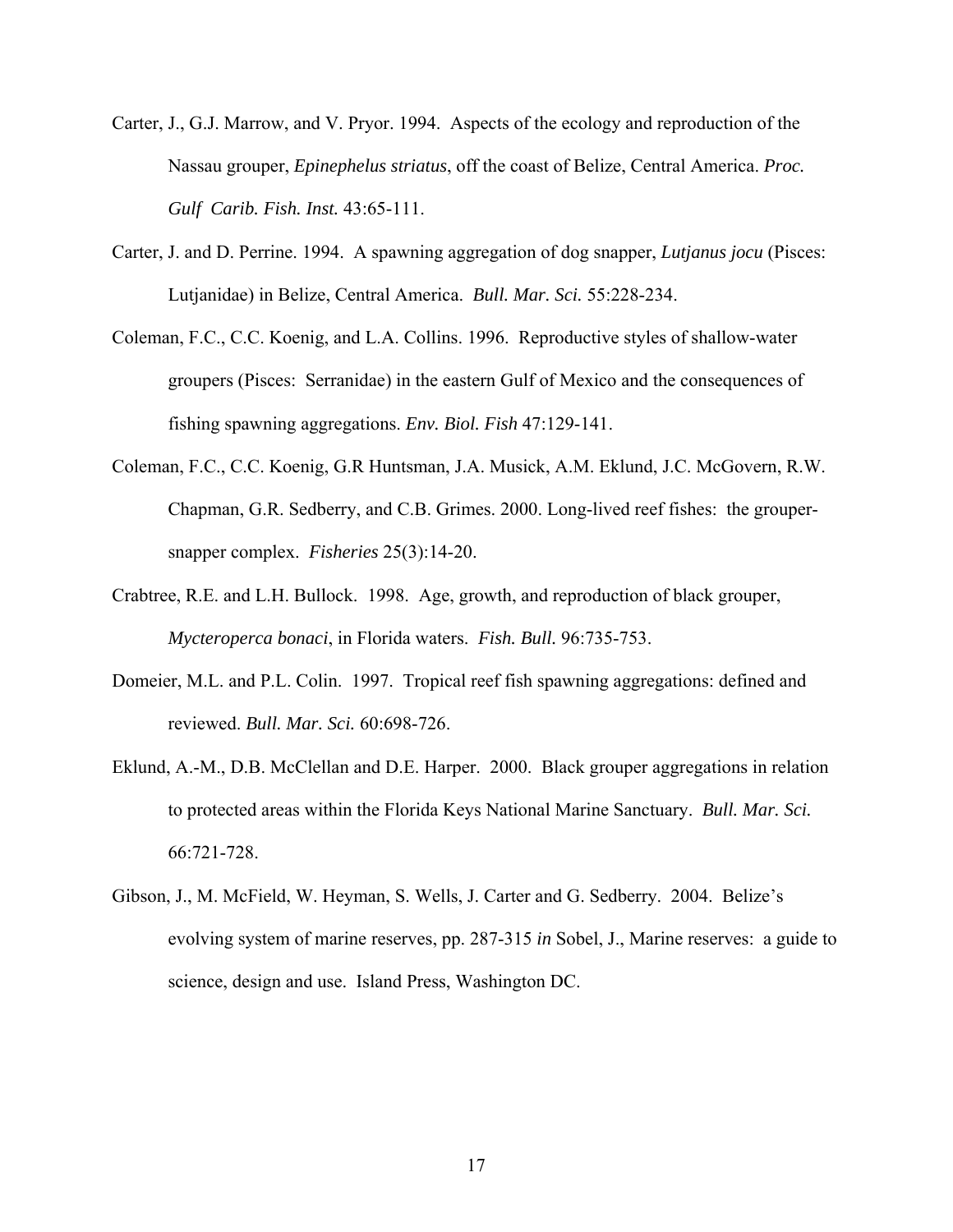- Gilmore, R.G.G. and R.S. Jones. 1992. Color variation and associated behavior in the epinepheline groupers, *Mycteroperca microlepis* (Goode and Bean) and *M. phenax* Jordan and Swain. *Bull. Mar. Sci.* 51:83-103.
- Graham, R.T. and D.W. Castellanos. 2005. Courtship and spawning behaviors of carangid species in Belize. *Fish. Bull.* 103:426–432.
- Heyman, W.D., R.T. Graham, B. Kjerve and R.E. Johannes. 2001. Whale sharks *Rhincodon typus* aggregate to feed on fish spawn in Belize. *Mar. Ecol. Prog. Ser.* 215:275-282.
- McGovern, J.C., D.M. Wyanski, O. Pashuk, C.S. Manooch, II, and G.R. Sedberry. 1998. Changes in the sex ratio and size at maturity of gag, *Mycteroperca microlepis*, from the Atlantic coast of the southeastern United States during 1976-1995. *Fish. Bull.* 96:797- 807.
- Morris, A.V., C.M. Roberts and J.P. Hawkins. 2000. The threatened status of groupers (Epinephelinae). *Biodiversity and Conservation* 9:919–942.
- NMFS. 2006. National Marine Fisheries Service report on the status of the U.S. fisheries for 2005.
- Rützler, K. and I.G. Macintyre. 1982. The habitat distribution and community structure of the barrier reef complex and Carrie Bow Cay, Belize. *Smithsonian Contribution to Marine Science* 12:9-45.
- Sadovy, Y. and A.-M. Eklund. 1999. Synopsis of biological data on the Nassau grouper, *Epinephelus striatus* (Bloch, 1792) and the jewfish, *E. itajara*(Lichtenstein, 1822). *NOAA Technical Report NMFS* 146:1-65.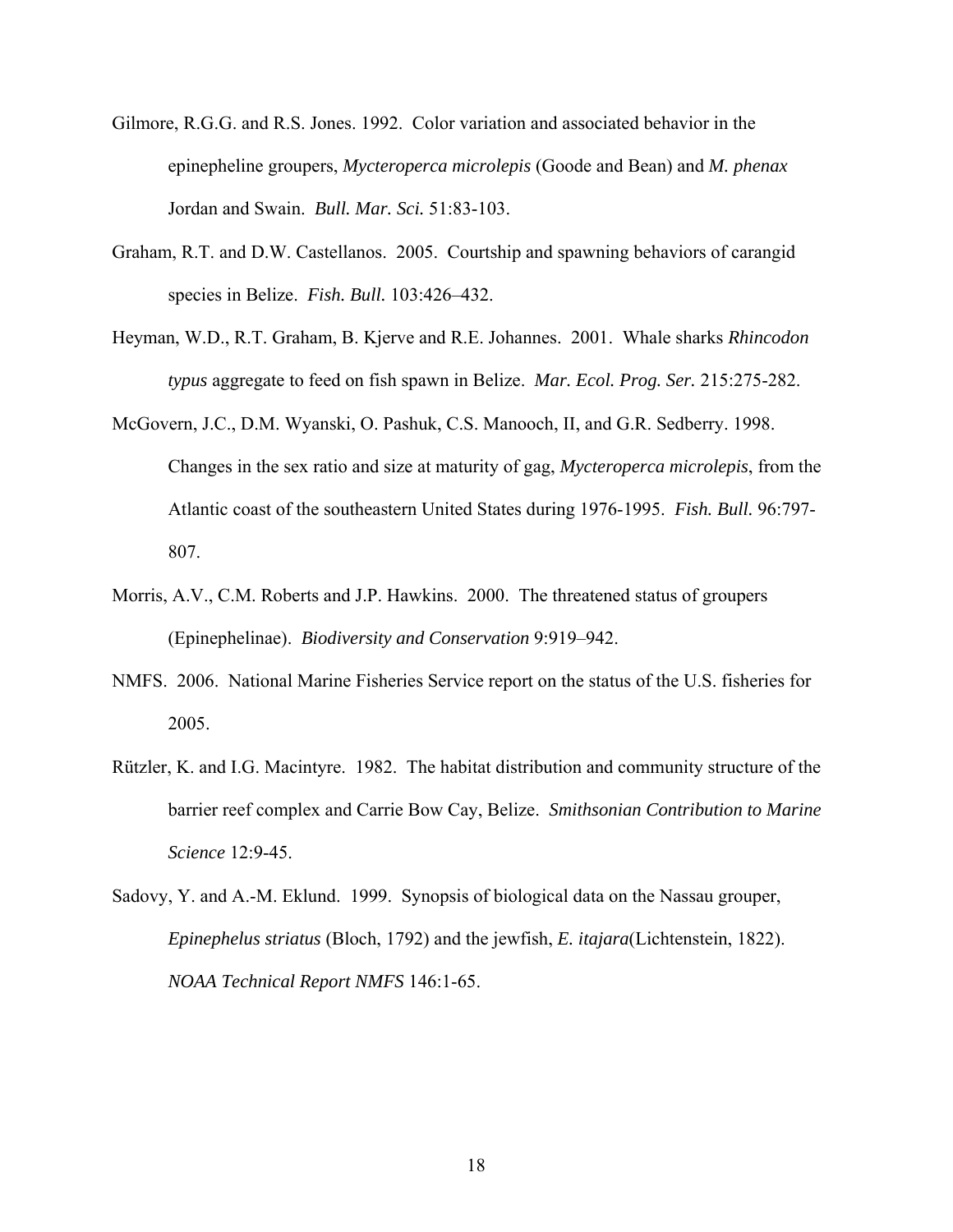Sala, E., E. Ballesteros and R.M. Starr. 2001. Rapid decline of Nassau grouper spawning aggregations in Belize: fishery management and conservation needs. *Fisheries*  26(10):23-30.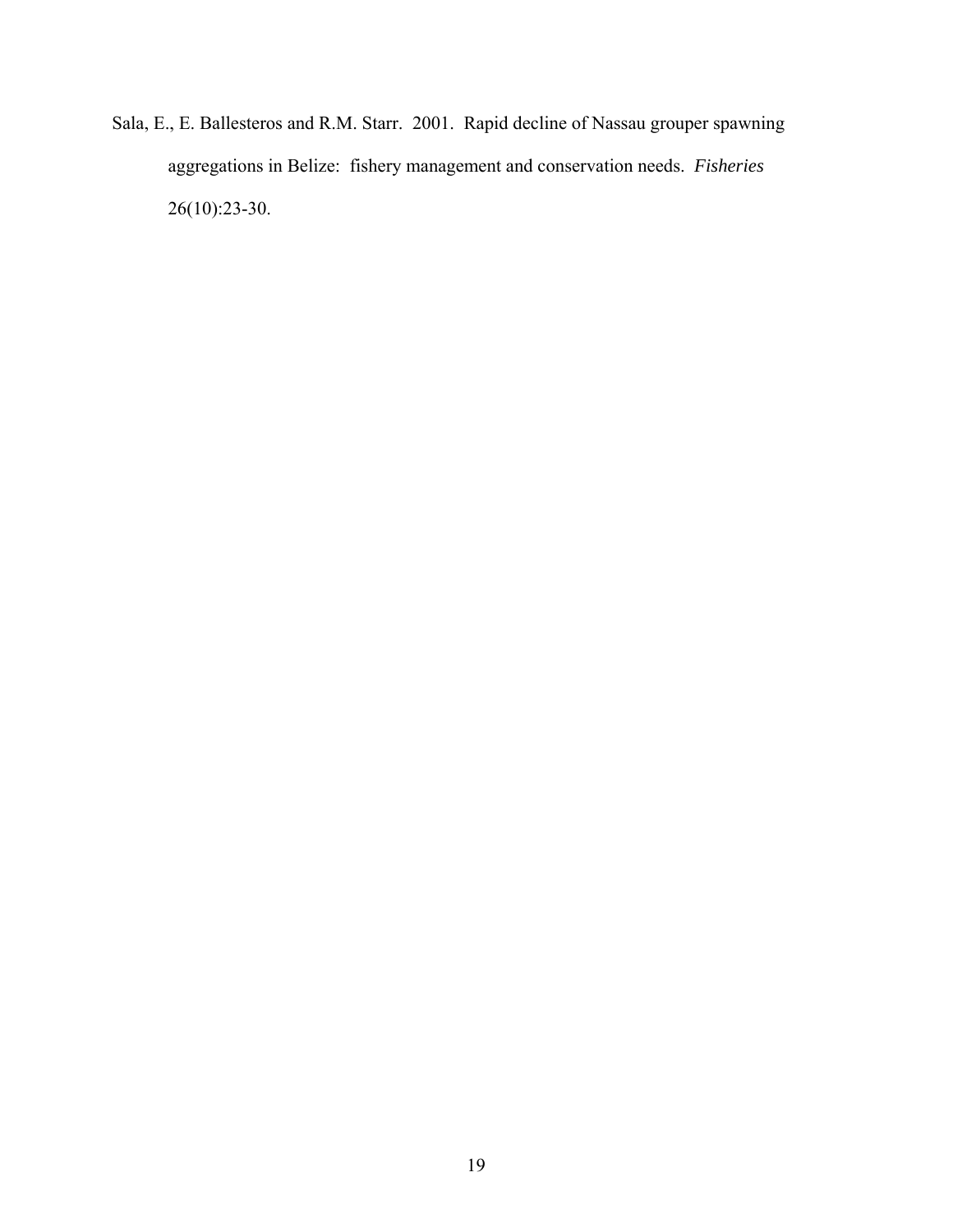TABLE 1. Sites where black grouper were observed during surveys of potential spawning sites. Fish observed from December through April at all sites were exhibiting courtship behavior or spawning. At some sites (\*), no spawning or courting fish were observed, but no observations were made during spawning season. Numbers of observations (N), mean number of individuals  $(+)$  one standard deviation), range of number of individuals and months observed are listed. Atoll sites include those at Turneffe Islands, Lighthouse Reef and Glovers Reef; all others are barrier reef sites.

| <b>SITE</b>                    | N                | <b>MEAN</b>                    | <b>RANGE</b> | <b>MONTHS</b>                                        |
|--------------------------------|------------------|--------------------------------|--------------|------------------------------------------------------|
|                                |                  |                                |              |                                                      |
| <b>Protected Areas</b>         |                  |                                |              |                                                      |
| <b>Barrier Reef Sites</b>      |                  |                                |              |                                                      |
| Rocky Point, Bacalar Chico     | 12               | $54.4 (+ 87.9)$                | $1-200$      | Jan 01; Jan 02; Mar 03; Jan 06                       |
| Sandbar, Hol Chan              | 5                | $14.0 (+ 4.0)$                 | $8 - 20$     | Jan 06                                               |
| Cay Glory                      | 5                | $36.2 \ (\pm 31.8)$            | $8 - 60$     | Jan 01                                               |
| Gladden Spit                   | 77               | $15.9 (+ 25.2)$                | $1 - 155$    | Jan, Apr 01; Jan, Jul 02; Jan, Feb, Mar, Apr May 03; |
| Nicholas Caye, Sapodilla Cayes | 2                | 7.0 $(± 4.2)$                  | $4 - 10$     | Jan 02; May 03                                       |
| Rise and Fall Bank, Sapodilla  | $\overline{4}$   | $2.8 (+ 1.7)$                  | $1 - 5$      | Jan 01; Jan 02; May 03                               |
| *Rugged Cay, Sapodilla         | $\overline{2}$   | $3.0 \ (\pm 2.8)$              | $1 - 5$      | May $03$                                             |
| Seal Caye, Sapodilla           | $\boldsymbol{0}$ |                                |              |                                                      |
| <b>Atoll Sites</b>             |                  |                                |              |                                                      |
| Dog Flea Caye, Turneffe        | 16               | $6.4 (+ 13.0)$                 | $1-50$       | Jan 01; Jan 02; Jan 03                               |
| Caye Bokel Elbow, Turneffe     | 19               | $107.2 (+ 71.3)$               | $1 - 200$    | Jan 02; Jan 03; Feb, Mar 06                          |
| Sandbore, Lighthouse           | 29               | $21.5 \ (\pm 21.4)$            | $1 - 100$    | Jan 01; Jan-Feb 02; Apr 02; Jun-Jul 02; Dec 02;      |
|                                |                  |                                |              | Jan-Mar 03; Jun 03                                   |
| Halfmoon Caye, Lighthouse      | 51               | $32.6 \left( \pm 71.9 \right)$ | $1 - 375$    | Jan 01; Jan-Jul 02; Oct 02; Dec 02; Jan-Mar 03       |
| South Point, Lighthouse        | 29               | $31 (+ 57.1)$                  | $2 - 250$    | Jan-Feb 02; Apr-Jun 02; Dec 02; Jan-Mar 03; Jun 03   |
| East Reef, Lighthouse          | 2                | $20.5 \ (\pm 26.7)$            | $1-40$       | Jan $03$                                             |
| Phillips Long Caye, Lighthouse | 3                | $3.0 (+ 1.7)$                  | $1 - 4$      | Mar 02; Jan 03                                       |
| *Northern Point, Glovers       | $\mathbf{1}$     | 3.0                            | 3            | Aug $02$                                             |
| Middle Caye, Glovers           |                  | 250.0                          | 250          | Jan $02$                                             |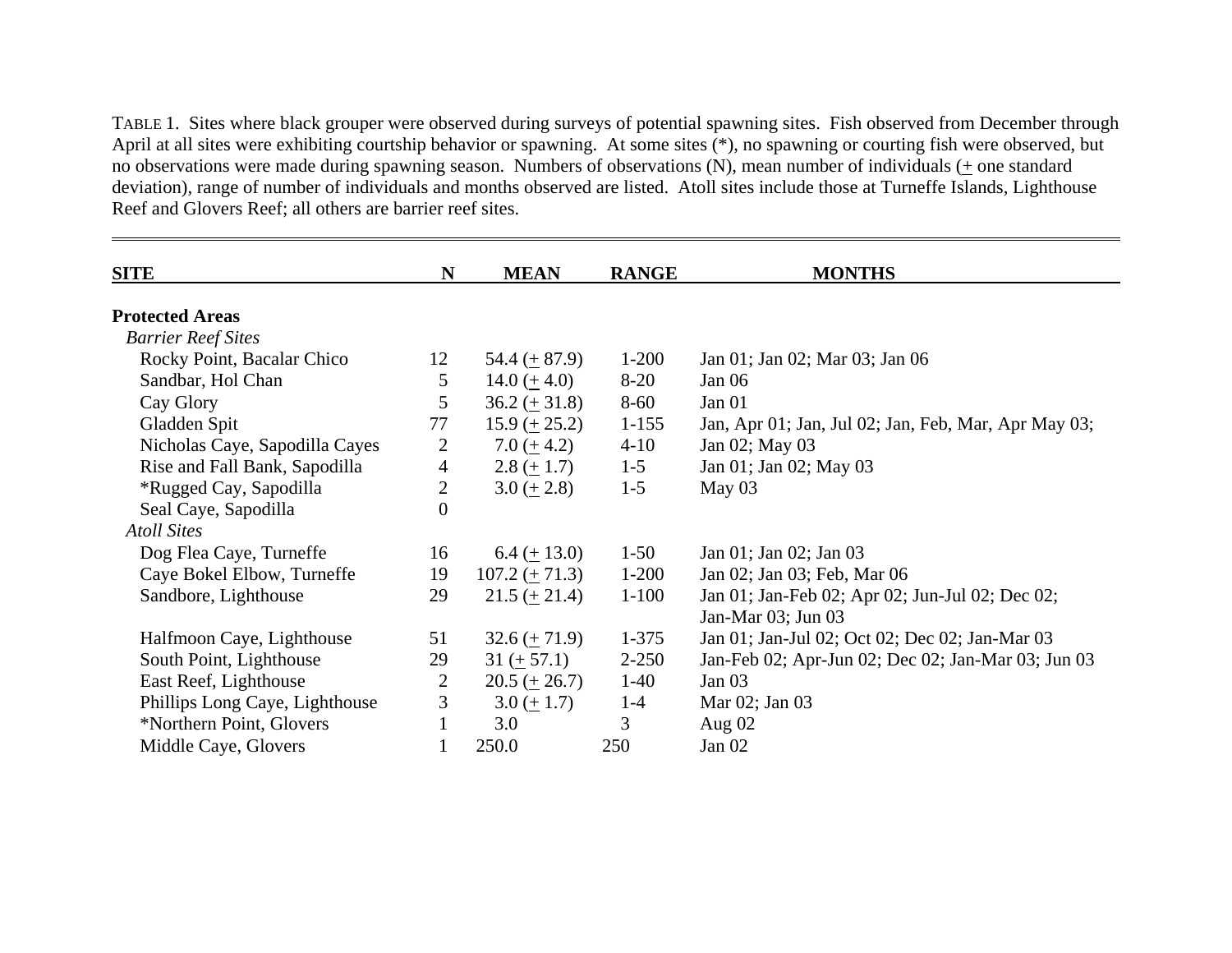#### TABLE 1. Continued.

| N                | <b>MEAN</b>     | <b>RANGE</b> | <b>MONTHS</b>     |
|------------------|-----------------|--------------|-------------------|
|                  |                 |              |                   |
|                  |                 |              |                   |
| 6                | $45.8 (+ 8.6)$  | $35 - 60$    | Nov-Dec 05        |
| $\boldsymbol{0}$ |                 |              |                   |
| $\boldsymbol{0}$ |                 |              |                   |
| $\boldsymbol{0}$ |                 |              |                   |
|                  |                 |              |                   |
| $\boldsymbol{0}$ |                 |              |                   |
| $\boldsymbol{0}$ |                 |              |                   |
| 4                | $60.5 (+ 36.5)$ | $12 - 100$   | Jan 02, Jan 03    |
|                  | 3.0             | 3            | Jan $03$          |
| 2                | $11.0 (+12.7)$  | $2 - 22$     | Jan 02; Jan 03    |
|                  | 12.0            | $12 - 12$    | Jan <sub>03</sub> |
|                  | 10.0            | 10           | Jan $03$          |
|                  | 15.0            | 15           | Jan <sub>03</sub> |
|                  | 50.0            | 50           | Jan $02$          |
|                  |                 |              |                   |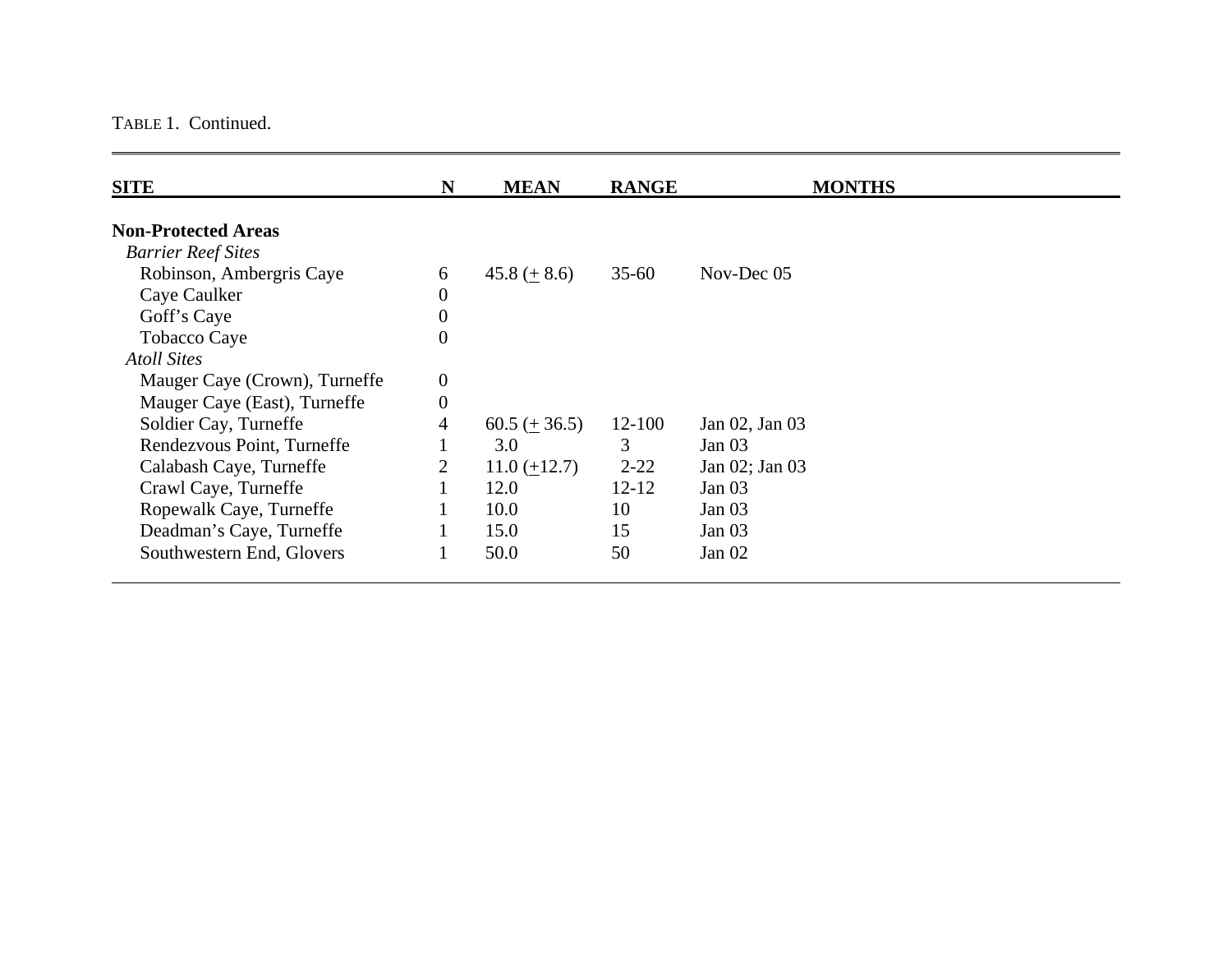

FIG. 1. Locations in Belize where we observed black grouper courtship and/or spawning.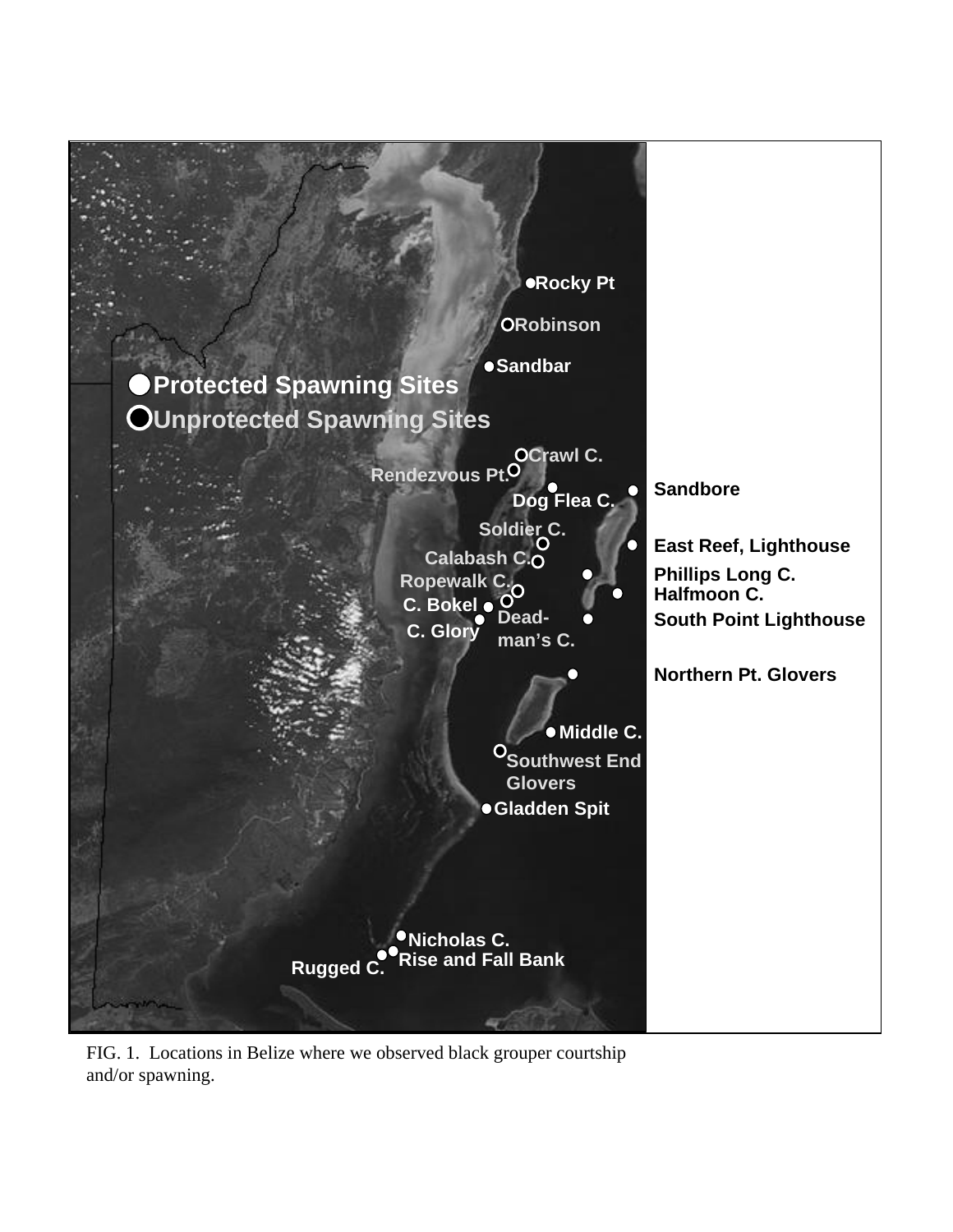

FIG. 2. Number of individuals, month of observation, and lunar phase for each observation of black grouper in Belize.